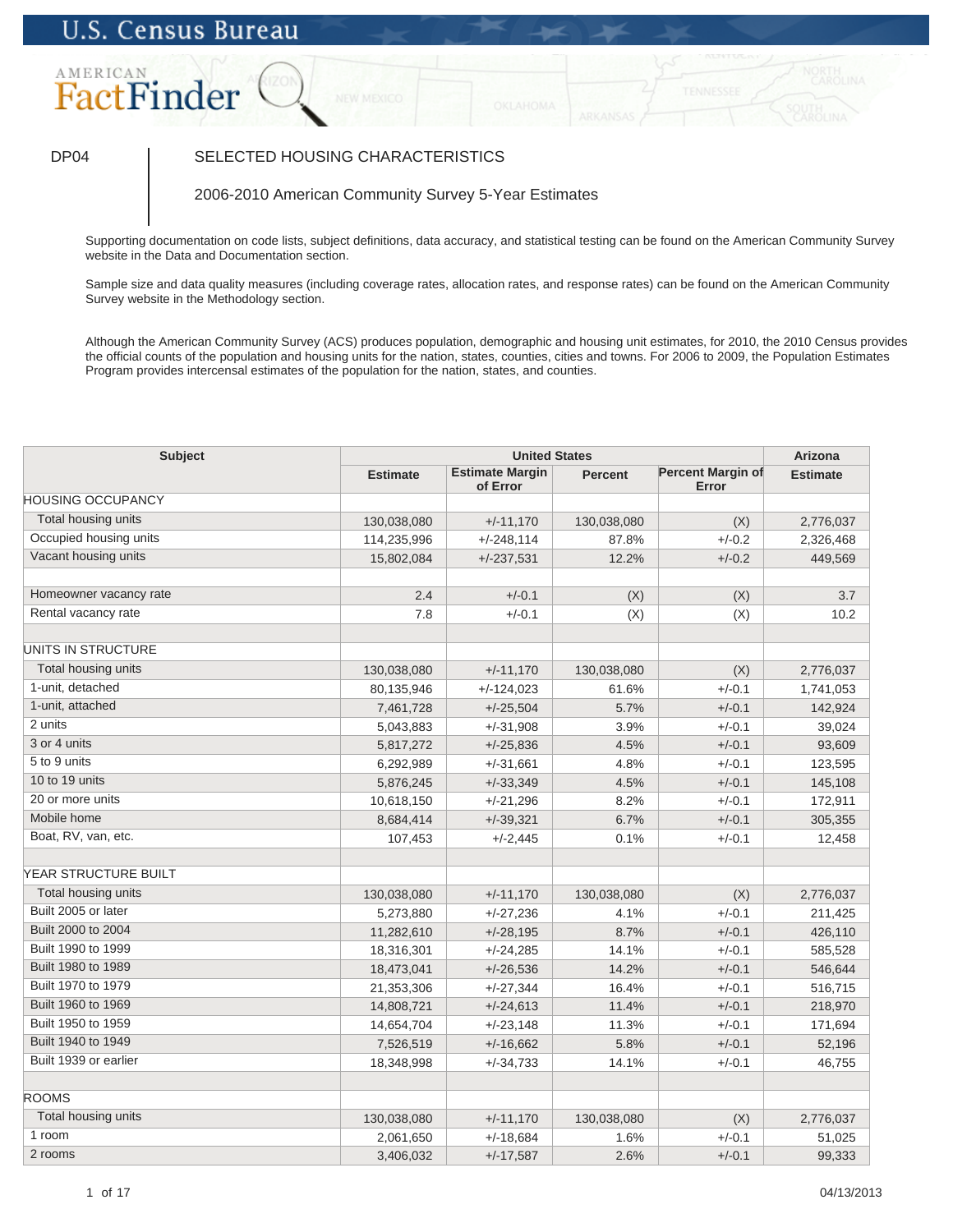| <b>Subject</b>                                 |                 | Arizona                            |                |                                   |                 |
|------------------------------------------------|-----------------|------------------------------------|----------------|-----------------------------------|-----------------|
|                                                | <b>Estimate</b> | <b>Estimate Margin</b><br>of Error | <b>Percent</b> | <b>Percent Margin of</b><br>Error | <b>Estimate</b> |
| 3 rooms                                        | 11,732,837      | $+/-30,014$                        | 9.0%           | $+/-0.1$                          | 270,048         |
| 4 rooms                                        | 21,915,350      | $+/-71,771$                        | 16.9%          | $+/-0.1$                          | 497,554         |
| 5 rooms                                        | 27,215,116      | $+/-63,016$                        | 20.9%          | $+/-0.1$                          | 625,617         |
| 6 rooms                                        | 24,138,937      | $+/-27,527$                        | 18.6%          | $+/-0.1$                          | 529,852         |
| 7 rooms                                        | 16,103,465      | $+/-43,438$                        | 12.4%          | $+/-0.1$                          | 342,047         |
| 8 rooms                                        | 10,913,823      | $+/-47,294$                        | 8.4%           | $+/-0.1$                          | 191,421         |
| 9 rooms or more                                | 12,550,870      | $+/-70,450$                        | 9.7%           | $+/-0.1$                          | 169,140         |
| Median rooms                                   | 5.5             | $+/-0.1$                           | (X)            | (X)                               | 5.3             |
| <b>BEDROOMS</b>                                |                 |                                    |                |                                   |                 |
| Total housing units                            | 130,038,080     | $+/-11,170$                        | 130,038,080    | (X)                               | 2,776,037       |
| No bedroom                                     | 2,393,262       | $+/-17,252$                        | 1.8%           | $+/-0.1$                          | 57,135          |
| 1 bedroom                                      | 14,724,146      | $+/-27,127$                        | 11.3%          | $+/-0.1$                          | 332,197         |
| 2 bedrooms                                     | 35,368,566      | $+/-73,989$                        | 27.2%          | $+/-0.1$                          | 780,677         |
| 3 bedrooms                                     | 51,750,610      | $+/-60,691$                        | 39.8%          | $+/-0.1$                          | 1,035,887       |
| 4 bedrooms                                     | 20,550,334      | $+/-57,801$                        | 15.8%          | $+/-0.1$                          | 465,814         |
| 5 or more bedrooms                             | 5,251,162       | $+/-13,904$                        | 4.0%           | $+/-0.1$                          | 104,327         |
| <b>HOUSING TENURE</b>                          |                 |                                    |                |                                   |                 |
| Occupied housing units                         | 114,235,996     | $+/-248,114$                       | 114,235,996    | (X)                               | 2,326,468       |
| Owner-occupied                                 | 76,089,650      | $+/-362,764$                       | 66.6%          | $+/-0.2$                          | 1,568,513       |
| Renter-occupied                                | 38,146,346      | $+/-120,182$                       | 33.4%          | $+/-0.2$                          | 757,955         |
|                                                |                 |                                    |                |                                   |                 |
| Average household size of owner-occupied unit  | 2.67            | $+/-0.01$                          | (X)            | (X)                               | 2.65            |
| Average household size of renter-occupied unit | 2.42            | $+/-0.01$                          | (X)            | (X)                               | 2.58            |
| YEAR HOUSEHOLDER MOVED INTO UNIT               |                 |                                    |                |                                   |                 |
| Occupied housing units                         | 114,235,996     | $+/-248,114$                       | 114,235,996    | (X)                               | 2,326,468       |
| Moved in 2005 or later                         | 39,766,018      | $+/-70,045$                        | 34.8%          | $+/-0.1$                          | 993,125         |
| Moved in 2000 to 2004                          | 26,516,826      | $+/-95,001$                        | 23.2%          | $+/-0.1$                          | 602,034         |
| Moved in 1990 to 1999                          | 23,883,378      | $+/-107,428$                       | 20.9%          | $+/-0.1$                          | 455,392         |
| Moved in 1980 to 1989                          | 10,803,688      | $+/-60,384$                        | 9.5%           | $+/-0.1$                          | 155,735         |
| Moved in 1970 to 1979                          | 7,146,532       | $+/-31,234$                        | 6.3%           | $+/-0.1$                          | 80,145          |
| Moved in 1969 or earlier                       | 6,119,554       | $+/-29,397$                        | 5.4%           | $+/-0.1$                          | 40,037          |
| <b>VEHICLES AVAILABLE</b>                      |                 |                                    |                |                                   |                 |
| Occupied housing units                         | 114,235,996     | $+/-248,114$                       | 114,235,996    | (X)                               | 2,326,468       |
| No vehicles available                          | 10,113,266      | $+/-26,002$                        | 8.9%           | $+/-0.1$                          | 151,553         |
| 1 vehicle available                            | 38,014,177      | $+/-36,173$                        | 33.3%          | $+/-0.1$                          | 865,856         |
| 2 vehicles available                           | 43,264,978      | $+/-142,045$                       | 37.9%          | $+/-0.1$                          | 900,037         |
| 3 or more vehicles available                   | 22,843,575      | $+/-94,280$                        | 20.0%          | $+/-0.1$                          | 409,022         |
|                                                |                 |                                    |                |                                   |                 |
| HOUSE HEATING FUEL                             |                 |                                    |                |                                   |                 |
| Occupied housing units                         | 114,235,996     | $+/-248,114$                       | 114,235,996    | (X)                               | 2,326,468       |
| Utility gas                                    | 57,018,485      | $+/-162,991$                       | 49.9%          | $+/-0.1$                          | 843,402         |
| Bottled, tank, or LP gas                       | 6,146,376       | $+/-24,176$                        | 5.4%           | $+/-0.1$                          | 78,699          |
| Electricity                                    | 39,066,347      | $+/-63,600$                        | 34.2%          | $+/-0.1$                          | 1,325,309       |
| Fuel oil, kerosene, etc.                       | 8,073,165       | $+/-15,676$                        | 7.1%           | $+/-0.1$                          | 1,665           |
| Coal or coke                                   | 135,257         | $+/-2,191$                         | 0.1%           | $+/-0.1$                          | 594             |
| Wood                                           | 2,249,635       | $+/-9,266$                         | 2.0%           | $+/-0.1$                          | 45,284          |
| Solar energy                                   | 38,010          | $+/-1,267$                         | 0.0%           | $+/-0.1$                          | 1,237           |
| Other fuel                                     | 483,454         | $+/-4,053$                         | 0.4%           | $+/-0.1$                          | 7,697           |
| No fuel used                                   | 1,025,267       | $+/-7,751$                         | 0.9%           | $+/-0.1$                          | 22,581          |
| SELECTED CHARACTERISTICS                       |                 |                                    |                |                                   |                 |
| Occupied housing units                         | 114,235,996     | $+/-248,114$                       | 114,235,996    | (X)                               | 2,326,468       |
| Lacking complete plumbing facilities           | 602,324         | $+/-9,016$                         | 0.5%           | $+/-0.1$                          | 17,557          |
| Lacking complete kitchen facilities            | 899,189         | $+/-9,341$                         | 0.8%           | $+/-0.1$                          | 21,037          |
| No telephone service available                 | 4,209,542       | $+/-21,579$                        | 3.7%           | $+/-0.1$                          | 106,707         |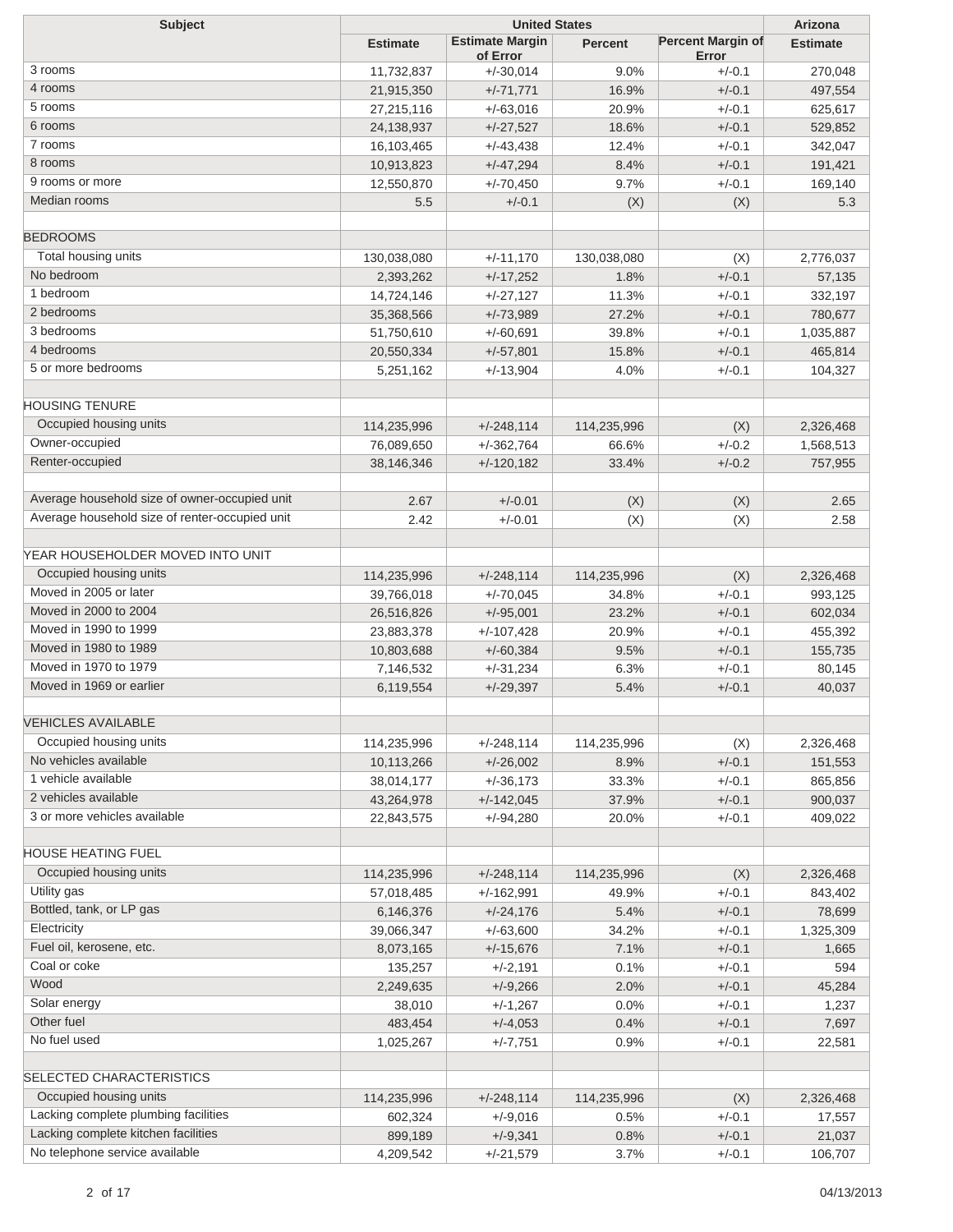| <b>Subject</b>                                                                                   | <b>United States</b> |                                    |                |                                   | Arizona         |
|--------------------------------------------------------------------------------------------------|----------------------|------------------------------------|----------------|-----------------------------------|-----------------|
|                                                                                                  | <b>Estimate</b>      | <b>Estimate Margin</b><br>of Error | <b>Percent</b> | <b>Percent Margin of</b><br>Error | <b>Estimate</b> |
| <b>OCCUPANTS PER ROOM</b>                                                                        |                      |                                    |                |                                   |                 |
| Occupied housing units                                                                           |                      |                                    |                |                                   |                 |
| 1.00 or less                                                                                     | 114,235,996          | $+/-248,114$                       | 114,235,996    | (X)                               | 2,326,468       |
| 1.01 to 1.50                                                                                     | 110,699,826          | $+/-262,337$                       | 96.9%          | $+/-0.1$                          | 2,227,350       |
| 1.51 or more                                                                                     | 2,546,214            | $+/-15,711$                        | 2.2%           | $+/-0.1$                          | 70,545          |
|                                                                                                  | 989,956              | $+/-7,097$                         | 0.9%           | $+/-0.1$                          | 28,573          |
| VALUE                                                                                            |                      |                                    |                |                                   |                 |
| Owner-occupied units                                                                             | 76,089,650           | $+/-362,764$                       | 76,089,650     | (X)                               | 1,568,513       |
| Less than \$50,000                                                                               | 6,203,294            | $+/-26,930$                        | 8.2%           | $+/-0.1$                          | 120,064         |
| \$50,000 to \$99,999                                                                             | 11,301,615           | $+/-61,904$                        | 14.9%          | $+/-0.1$                          | 139,655         |
| \$100,000 to \$149,999                                                                           | 11,794,496           | $+/-61,118$                        | 15.5%          | $+/-0.1$                          | 202,304         |
| \$150,000 to \$199,999                                                                           | 10,874,859           | $+/-56,380$                        | 14.3%          | $+/-0.1$                          | 252,895         |
| \$200,000 to \$299,999                                                                           | 13,534,240           | $+/-66,851$                        | 17.8%          | $+/-0.1$                          | 385,172         |
| \$300,000 to \$499,999                                                                           | 12,883,834           | $+/-69,775$                        | 16.9%          | $+/-0.1$                          | 296,996         |
| \$500,000 to \$999,999                                                                           | 7,679,537            | $+/-35,616$                        | 10.1%          | $+/-0.1$                          | 139,721         |
| \$1,000,000 or more                                                                              | 1,817,775            | $+/-8,138$                         | 2.4%           | $+/-0.1$                          | 31,706          |
| Median (dollars)                                                                                 | 188,400              | $+/-184$                           | (X)            | (X)                               | 215,000         |
| <b>MORTGAGE STATUS</b>                                                                           |                      |                                    |                |                                   |                 |
| Owner-occupied units                                                                             | 76,089,650           | $+/-362,764$                       | 76,089,650     | (X)                               | 1,568,513       |
| Housing units with a mortgage                                                                    | 51,696,841           | $+/-255,191$                       | 67.9%          | $+/-0.1$                          | 1,112,983       |
| Housing units without a mortgage                                                                 |                      |                                    |                | $+/-0.1$                          |                 |
|                                                                                                  | 24,392,809           | $+/-111,567$                       | 32.1%          |                                   | 455,530         |
| SELECTED MONTHLY OWNER COSTS (SMOC)                                                              |                      |                                    |                |                                   |                 |
| Housing units with a mortgage                                                                    | 51,696,841           | $+/-255,191$                       | 51,696,841     | (X)                               | 1,112,983       |
| Less than \$300                                                                                  | 112,618              | $+/-1,924$                         | 0.2%           | $+/-0.1$                          | 3,105           |
| \$300 to \$499                                                                                   | 955,013              | $+/-7,327$                         | 1.8%           | $+/-0.1$                          | 19,654          |
| \$500 to \$699                                                                                   | 2,785,388            | $+/-14,588$                        | 5.4%           | $+/-0.1$                          | 51,355          |
| \$700 to \$999                                                                                   | 7,450,316            | $+/-36,122$                        | 14.4%          | $+/-0.1$                          | 150,627         |
| \$1,000 to \$1,499                                                                               | 13,998,238           | $+/-71,672$                        | 27.1%          | $+/-0.1$                          | 330,543         |
| \$1,500 to \$1,999                                                                               | 10,309,611           | $+/-58,920$                        | 19.9%          | $+/-0.1$                          | 260,803         |
| \$2,000 or more                                                                                  | 16,085,657           | $+/-86,602$                        | 31.1%          | $+/-0.1$                          | 296,896         |
| Median (dollars)                                                                                 | 1,524                | $+/-1$                             | (X)            | (X)                               | 1,502           |
| Housing units without a mortgage                                                                 |                      |                                    |                |                                   |                 |
| Less than \$100                                                                                  | 24,392,809           | $+/-111,567$                       | 24,392,809     | (X)                               | 455,530         |
| \$100 to \$199                                                                                   | 322,144              | $+/-3,627$                         | 1.3%           | $+/-0.1$                          | 17,489          |
| \$200 to \$299                                                                                   | 1,853,911            | $+/-11,528$                        | 7.6%           | $+/-0.1$                          | 52,763          |
| \$300 to \$399                                                                                   | 4,069,211            | $+/-21,335$                        | 16.7%          | $+/-0.1$                          | 96,149          |
|                                                                                                  | 4,733,451            | $+/-24,398$                        | 19.4%          | $+/-0.1$                          | 103,890         |
| \$400 or more                                                                                    | 13,414,092           | $+/-63,094$                        | 55.0%          | $+/-0.1$                          | 185,239         |
| Median (dollars)                                                                                 | 431                  | $+/-1$                             | (X)            | (X)                               | 359             |
| SELECTED MONTHLY OWNER COSTS AS A                                                                |                      |                                    |                |                                   |                 |
| PERCENTAGE OF HOUSEHOLD INCOME (SMOCAPI)<br>Housing units with a mortgage (excluding units where |                      |                                    |                |                                   |                 |
| SMOCAPI cannot be computed)                                                                      | 51,483,018           | $+/-256,076$                       | 51,483,018     | (X)                               | 1,106,216       |
| Less than 20.0 percent                                                                           | 17,447,765           | $+/-113,620$                       | 33.9%          | $+/-0.1$                          | 344,191         |
| 20.0 to 24.9 percent                                                                             | 8,257,479            | $+/-56,759$                        | 16.0%          | $+/-0.1$                          | 174,126         |
| 25.0 to 29.9 percent                                                                             | 6,433,353            | $+/-40,416$                        | 12.5%          | $+/-0.1$                          | 143,267         |
| 30.0 to 34.9 percent                                                                             | 4,636,201            | $+/-24,477$                        | 9.0%           | $+/-0.1$                          | 105,738         |
| 35.0 percent or more                                                                             | 14,708,220           | $+/-35,682$                        | 28.6%          | $+/-0.1$                          | 338,894         |
|                                                                                                  |                      |                                    |                |                                   |                 |
| Not computed                                                                                     | 213,823              | $+/-3,540$                         | (X)            | (X)                               | 6,767           |
| Housing unit without a mortgage (excluding units                                                 | 24,142,943           | $+/-111,607$                       | 24,142,943     | (X)                               | 448,247         |
| where SMOCAPI cannot be computed)<br>Less than 10.0 percent                                      |                      |                                    |                |                                   |                 |
| 10.0 to 14.9 percent                                                                             | 9,493,037            | $+/-44,577$                        | 39.3%          | $+/-0.1$                          | 208,728         |
| 15.0 to 19.9 percent                                                                             | 4,841,045            | $+/-23,659$                        | 20.1%          | $+/-0.1$                          | 87,107          |
|                                                                                                  | 2,960,469            | $+/-15,575$                        | 12.3%          | $+/-0.1$                          | 48,674          |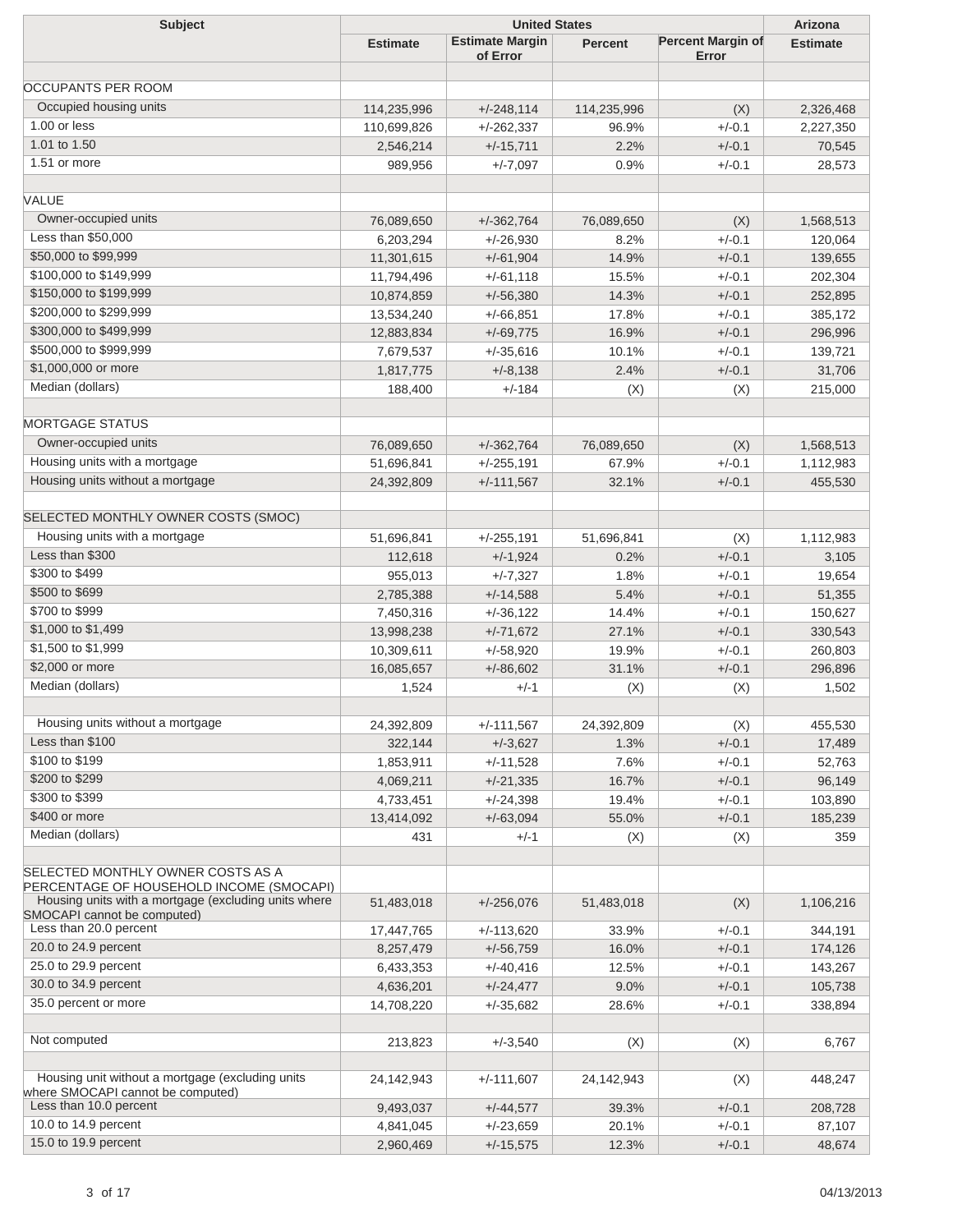| <b>Subject</b>                                                                        |                 | Arizona                            |                |                                   |                 |
|---------------------------------------------------------------------------------------|-----------------|------------------------------------|----------------|-----------------------------------|-----------------|
|                                                                                       | <b>Estimate</b> | <b>Estimate Margin</b><br>of Error | <b>Percent</b> | <b>Percent Margin of</b><br>Error | <b>Estimate</b> |
| 20.0 to 24.9 percent                                                                  | 1,854,605       | $+/-12,511$                        | 7.7%           | $+/-0.1$                          | 29,918          |
| 25.0 to 29.9 percent                                                                  | 1,234,837       | $+/-9,341$                         | 5.1%           | $+/-0.1$                          | 18,893          |
| 30.0 to 34.9 percent                                                                  | 839,679         | $+/-7,823$                         | 3.5%           | $+/-0.1$                          | 12,564          |
| 35.0 percent or more                                                                  | 2,919,271       | $+/-17,998$                        | 12.1%          | $+/-0.1$                          | 42,363          |
|                                                                                       |                 |                                    |                |                                   |                 |
| Not computed                                                                          | 249,866         | $+/-3,427$                         | (X)            | (X)                               | 7,283           |
| <b>GROSS RENT</b>                                                                     |                 |                                    |                |                                   |                 |
| Occupied units paying rent                                                            | 35,969,315      | $+/-119,810$                       | 35,969,315     | (X)                               | 718,543         |
| Less than \$200                                                                       | 811,017         | $+/-5,670$                         | 2.3%           | $+/-0.1$                          | 9,811           |
| \$200 to \$299                                                                        | 1,227,352       | $+/-7,995$                         | 3.4%           | $+/-0.1$                          | 12,628          |
| \$300 to \$499                                                                        | 3,526,622       | $+/-13,533$                        | 9.8%           | $+/-0.1$                          | 52,744          |
| \$500 to \$749                                                                        | 8,956,458       | $+/-30,279$                        | 24.9%          | $+/-0.1$                          | 194,188         |
| \$750 to \$999                                                                        | 8,772,933       | $+/-32,042$                        | 24.4%          | $+/-0.1$                          | 196,502         |
| \$1,000 to \$1,499                                                                    | 8,457,813       | $+/-44,441$                        | 23.5%          | $+/-0.1$                          | 190,162         |
| \$1,500 or more                                                                       | 4,217,120       | $+/-29,702$                        | 11.7%          | $+/-0.1$                          | 62,508          |
| Median (dollars)                                                                      | 841             | $+/-1$                             | (X)            | (X)                               | 856             |
|                                                                                       |                 |                                    |                |                                   |                 |
| No rent paid                                                                          | 2,177,031       | $+/-8.644$                         | (X)            | (X)                               | 39,412          |
| GROSS RENT AS A PERCENTAGE OF HOUSEHOLD<br><b>INCOME (GRAPI)</b>                      |                 |                                    |                |                                   |                 |
| Occupied units paying rent (excluding units where<br><b>GRAPI</b> cannot be computed) | 35,274,249      | $+/-115,472$                       | 35,274,249     | (X)                               | 702,397         |
| Less than 15.0 percent                                                                | 4,324,758       | $+/-26,422$                        | 12.3%          | $+/-0.1$                          | 81,090          |
| 15.0 to 19.9 percent                                                                  | 4,383,511       | $+/-20,503$                        | 12.4%          | $+/-0.1$                          | 89,656          |
| 20.0 to 24.9 percent                                                                  | 4,511,050       | $+/-22.512$                        | 12.8%          | $+/-0.1$                          | 92,746          |
| 25.0 to 29.9 percent                                                                  | 4,116,973       | $+/-19,755$                        | 11.7%          | $+/-0.1$                          | 80,656          |
| 30.0 to 34.9 percent                                                                  | 3,215,020       | $+/-16,051$                        | 9.1%           | $+/-0.1$                          | 66,360          |
| 35.0 percent or more                                                                  | 14,722,937      | $+/-46,744$                        | 41.7%          | $+/-0.1$                          | 291,889         |
|                                                                                       |                 |                                    |                |                                   |                 |
| Not computed                                                                          | 2,872,097       | $+/-11,655$                        | (X)            | (X)                               | 55,558          |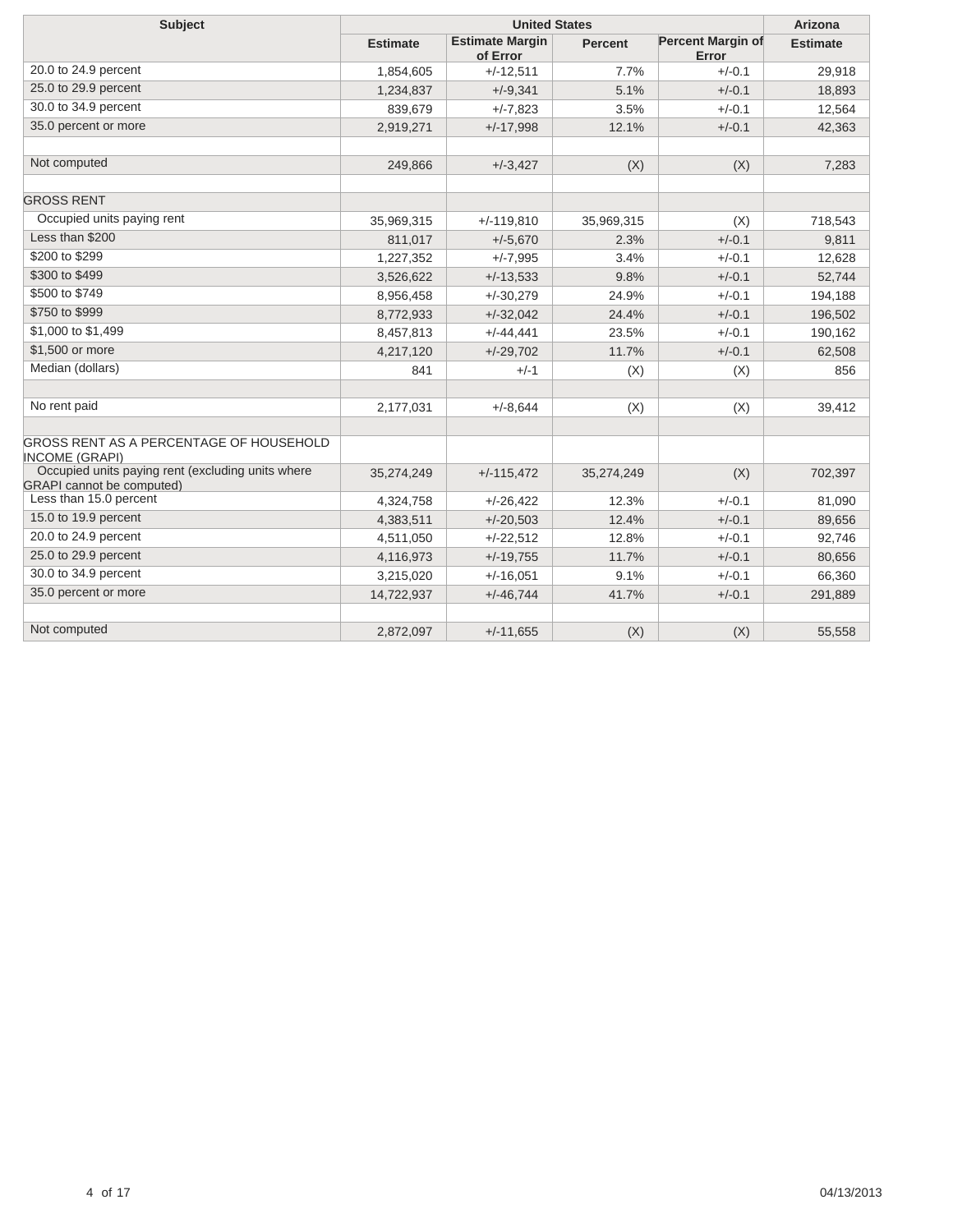| <b>Subject</b>           | Arizona                            |                |                                   | <b>Cochise County, Arizona</b> |                                    |  |
|--------------------------|------------------------------------|----------------|-----------------------------------|--------------------------------|------------------------------------|--|
|                          | <b>Estimate Margin</b><br>of Error | <b>Percent</b> | <b>Percent Margin of</b><br>Error | <b>Estimate</b>                | <b>Estimate Margin</b><br>of Error |  |
| <b>HOUSING OCCUPANCY</b> |                                    |                |                                   |                                |                                    |  |
| Total housing units      | $+/-474$                           | 2,776,037      | (X)                               | 58,252                         | $+/-518$                           |  |
| Occupied housing units   | $+/-7,863$                         | 83.8%          | $+/-0.3$                          | 48,935                         | $+/-923$                           |  |
| Vacant housing units     | $+/-7,665$                         | 16.2%          | $+/-0.3$                          | 9,317                          | $+/-730$                           |  |
|                          |                                    |                |                                   |                                |                                    |  |
| Homeowner vacancy rate   | $+/-0.2$                           | (X)            | (X)                               | 3.2                            | $+/-0.9$                           |  |
| Rental vacancy rate      | $+/-0.3$                           | (X)            | (X)                               | 10.0                           | $+/-1.9$                           |  |
| UNITS IN STRUCTURE       |                                    |                |                                   |                                |                                    |  |
| Total housing units      | $+/-474$                           | 2,776,037      | (X)                               | 58,252                         | $+/-518$                           |  |
| 1-unit, detached         | $+/-4,156$                         | 62.7%          | $+/-0.1$                          | 35,776                         | $+/-881$                           |  |
| 1-unit, attached         | $+/-2,178$                         | 5.1%           | $+/-0.1$                          | 1,798                          | $+/-334$                           |  |
| 2 units                  | $+/-1,326$                         | 1.4%           | $+/-0.1$                          | 572                            | $+/-182$                           |  |
| 3 or 4 units             | $+/-2,324$                         | 3.4%           | $+/-0.1$                          | 1,285                          | $+/-308$                           |  |
| 5 to 9 units             | $+/-3,058$                         | 4.5%           | $+/-0.1$                          | 1,807                          | $+/-374$                           |  |
| 10 to 19 units           | $+/-3,084$                         | 5.2%           | $+/-0.1$                          | 1,681                          | $+/-398$                           |  |
| 20 or more units         | $+/-2,934$                         | 6.2%           | $+/-0.1$                          | 1,771                          | $+/-381$                           |  |
| Mobile home              | $+/-3,184$                         | 11.0%          | $+/-0.1$                          | 12,784                         | $+/-569$                           |  |
| Boat, RV, van, etc.      | $+/-892$                           | 0.4%           | $+/-0.1$                          | 778                            | $+/-195$                           |  |
|                          |                                    |                |                                   |                                |                                    |  |
| YEAR STRUCTURE BUILT     |                                    |                |                                   |                                |                                    |  |
| Total housing units      | $+/-474$                           | 2,776,037      | (X)                               | 58,252                         | $+/-518$                           |  |
| Built 2005 or later      | $+/-2,978$                         | 7.6%           | $+/-0.1$                          | 3,565                          | $+/-355$                           |  |
| Built 2000 to 2004       | $+/-4,107$                         | 15.3%          | $+/-0.1$                          | 7,210                          | $+/-549$                           |  |
| Built 1990 to 1999       | $+/-4,129$                         | 21.1%          | $+/-0.1$                          | 10,399                         | $+/-603$                           |  |
| Built 1980 to 1989       | $+/-4,401$                         | 19.7%          | $+/-0.2$                          | 9,093                          | $+/-634$                           |  |
| Built 1970 to 1979       | $+/-4,446$                         | 18.6%          | $+/-0.2$                          | 11,703                         | $+/-689$                           |  |
| Built 1960 to 1969       | $+/-3,382$                         | 7.9%           | $+/-0.1$                          | 5,447                          | $+/-525$                           |  |
| Built 1950 to 1959       | $+/-2,542$                         | 6.2%           | $+/-0.1$                          | 4,011                          | $+/-455$                           |  |
| Built 1940 to 1949       | $+/-1,691$                         | 1.9%           | $+/-0.1$                          | 1,772                          | $+/-271$                           |  |
| Built 1939 or earlier    | $+/-1,322$                         | 1.7%           | $+/-0.1$                          | 5,052                          | $+/-411$                           |  |
|                          |                                    |                |                                   |                                |                                    |  |
| <b>ROOMS</b>             |                                    |                |                                   |                                |                                    |  |
| Total housing units      | $+/-474$                           | 2,776,037      | (X)                               | 58,252                         | $+/-518$                           |  |
| 1 room                   | $+/-1,606$                         | 1.8%           | $+/-0.1$                          | 740                            | $+/-217$                           |  |
| 2 rooms                  | $+/-2,038$                         | 3.6%           | $+/-0.1$                          | 3,001                          | $+/-414$                           |  |
| 3 rooms                  | $+/-3,686$                         | 9.7%           | $+/-0.1$                          | 5,212                          | $+/-546$                           |  |
| 4 rooms                  | $+/-4,562$                         | 17.9%          | $+/-0.2$                          | 8,924                          | $+/-536$                           |  |
| 5 rooms                  | $+/-5,316$                         | 22.5%          | $+/-0.2$                          | 13,510                         | $+/-781$                           |  |
| 6 rooms                  | $+/-4,381$                         | 19.1%          | $+/-0.2$                          | 12,250                         | $+/-714$                           |  |
| 7 rooms                  | $+/-3,238$                         | 12.3%          | $+/-0.1$                          | 7,566                          | $+/-492$                           |  |
| 8 rooms                  | $+/-3,062$                         | 6.9%           | $+/-0.1$                          | 3,858                          | $+/-356$                           |  |
| 9 rooms or more          | $+/-2,805$                         | 6.1%           | $+/-0.1$                          | 3,191                          | $+/-392$                           |  |
| Median rooms             | $+/-0.1$                           | (X)            | (X)                               | 5.3                            | $+/-0.1$                           |  |
| <b>BEDROOMS</b>          |                                    |                |                                   |                                |                                    |  |
| Total housing units      | $+/-474$                           | 2,776,037      | (X)                               | 58,252                         | $+/-518$                           |  |
| No bedroom               | $+/-1,492$                         | 2.1%           | $+/-0.1$                          | 841                            | $+/-242$                           |  |
| 1 bedroom                |                                    |                | $+/-0.1$                          | 6,216                          | $+/-535$                           |  |
| 2 bedrooms               | $+/-3,793$                         | 12.0%          |                                   |                                |                                    |  |
| 3 bedrooms               | $+/-4,977$                         | 28.1%          | $+/-0.2$                          | 16,210                         | $+/-771$                           |  |
| 4 bedrooms               | $+/-5,270$                         | 37.3%          | $+/-0.2$                          | 25,769                         | $+/-794$                           |  |
|                          | $+/-4,344$                         | 16.8%          | $+/-0.2$                          | 8,059                          | $+/-537$                           |  |
| 5 or more bedrooms       | $+/-2,132$                         | 3.8%           | $+/-0.1$                          | 1,157                          | $+/-200$                           |  |
| <b>HOUSING TENURE</b>    |                                    |                |                                   |                                |                                    |  |
| Occupied housing units   | $+/-7,863$                         | 2,326,468      | (X)                               | 48,935                         | $+/-923$                           |  |
| Owner-occupied           | $+/-9,416$                         | 67.4%          | $+/-0.2$                          | 33,776                         | $+/-796$                           |  |
| Renter-occupied          | $+/-5,191$                         | 32.6%          | $+/-0.2$                          | 15,159                         | $+/-829$                           |  |
|                          |                                    |                |                                   |                                |                                    |  |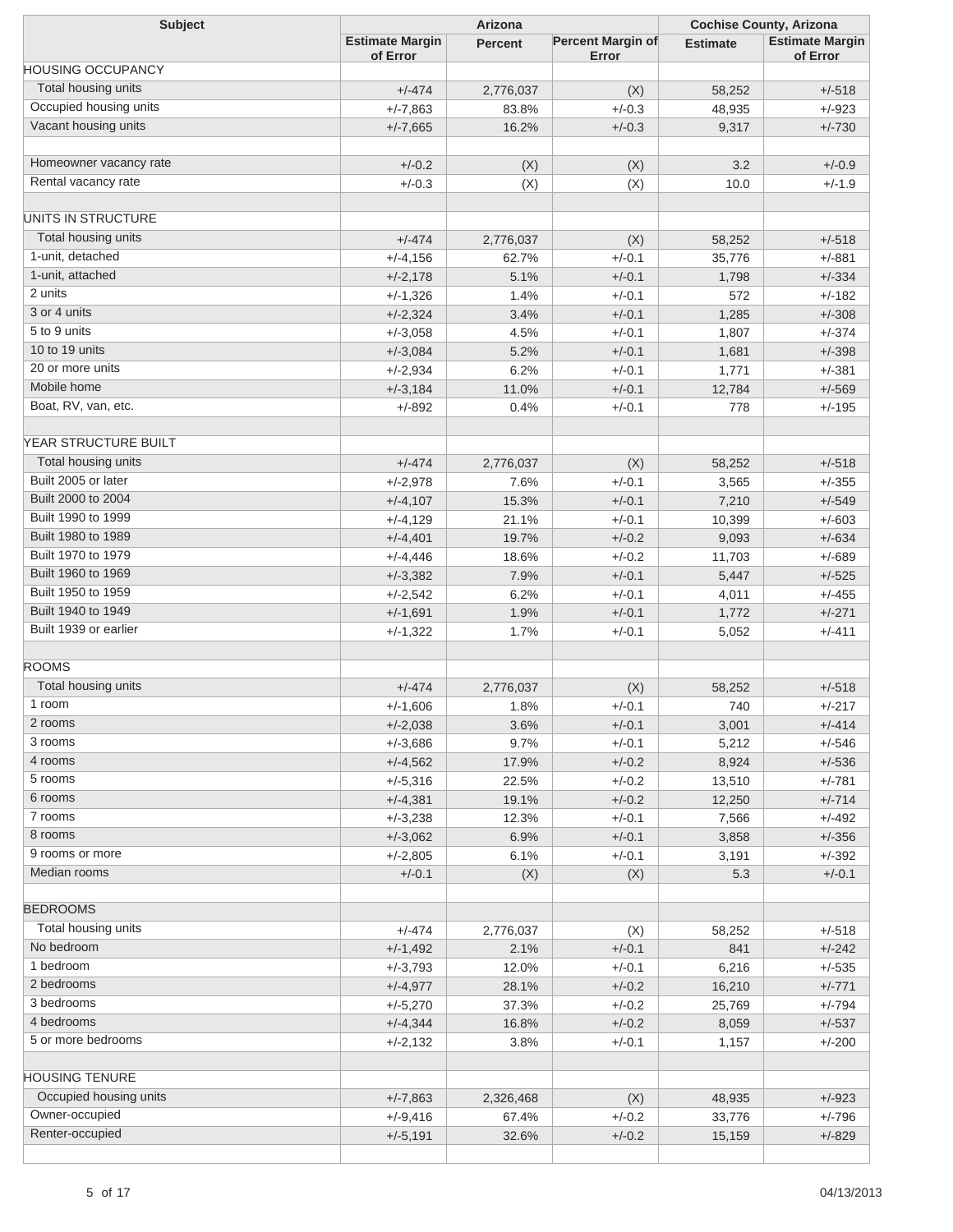| <b>Subject</b>                                 | Arizona                            |                |                                   | <b>Cochise County, Arizona</b> |                                    |  |
|------------------------------------------------|------------------------------------|----------------|-----------------------------------|--------------------------------|------------------------------------|--|
|                                                | <b>Estimate Margin</b><br>of Error | <b>Percent</b> | <b>Percent Margin of</b><br>Error | <b>Estimate</b>                | <b>Estimate Margin</b><br>of Error |  |
| Average household size of owner-occupied unit  | $+/-0.01$                          | (X)            | (X)                               | 2.51                           | $+/-0.05$                          |  |
| Average household size of renter-occupied unit | $+/-0.02$                          | (X)            | (X)                               | 2.52                           | $+/-0.09$                          |  |
| YEAR HOUSEHOLDER MOVED INTO UNIT               |                                    |                |                                   |                                |                                    |  |
| Occupied housing units                         | $+/-7,863$                         | 2,326,468      | (X)                               | 48,935                         | $+/-923$                           |  |
| Moved in 2005 or later                         | $+/-6,633$                         | 42.7%          | $+/-0.3$                          | 18,101                         | $+/-826$                           |  |
| Moved in 2000 to 2004                          | $+/-5,902$                         | 25.9%          | $+/-0.2$                          | 12,693                         | $+/-656$                           |  |
| Moved in 1990 to 1999                          | $+/-5,344$                         | 19.6%          | $+/-0.2$                          | 10,242                         | $+/-597$                           |  |
| Moved in 1980 to 1989                          | $+/-2,541$                         | 6.7%           | $+/-0.1$                          | 4,139                          | $+/-371$                           |  |
| Moved in 1970 to 1979                          | $+/-1,739$                         | 3.4%           | $+/-0.1$                          | 2,461                          | $+/-273$                           |  |
| Moved in 1969 or earlier                       |                                    |                | $+/-0.1$                          |                                | $+/-223$                           |  |
|                                                | $+/-1,230$                         | 1.7%           |                                   | 1,299                          |                                    |  |
| <b>VEHICLES AVAILABLE</b>                      |                                    |                |                                   |                                |                                    |  |
| Occupied housing units                         | $+/-7,863$                         | 2,326,468      | (X)                               | 48,935                         | $+/-923$                           |  |
| No vehicles available                          | $+/-2,932$                         | 6.5%           | $+/-0.1$                          | 3,140                          | $+/-389$                           |  |
| 1 vehicle available                            | $+/-5,992$                         | 37.2%          | $+/-0.2$                          | 15,832                         | $+/-779$                           |  |
| 2 vehicles available                           | $+/-6,581$                         | 38.7%          | $+/-0.2$                          | 18,621                         | $+/-781$                           |  |
| 3 or more vehicles available                   | $+/-4,332$                         | 17.6%          | $+/-0.2$                          | 11,342                         | $+/-600$                           |  |
| <b>HOUSE HEATING FUEL</b>                      |                                    |                |                                   |                                |                                    |  |
| Occupied housing units                         |                                    | 2,326,468      |                                   |                                |                                    |  |
| Utility gas                                    | $+/-7,863$<br>$+/-6,146$           | 36.3%          | (X)<br>$+/-0.2$                   | 48,935                         | $+/-923$                           |  |
| Bottled, tank, or LP gas                       |                                    |                |                                   | 27,385                         | $+/-897$                           |  |
| Electricity                                    | $+/-1,922$                         | 3.4%           | $+/-0.1$                          | 7,383                          | $+/-489$                           |  |
| Fuel oil, kerosene, etc.                       | $+/-5,597$                         | 57.0%          | $+/-0.2$                          | 12,142                         | $+/-738$                           |  |
| Coal or coke                                   | $+/-285$                           | 0.1%           | $+/-0.1$                          | 71                             | $+/-49$                            |  |
| Wood                                           | $+/-131$                           | 0.0%           | $+/-0.1$                          | $\mathbf 0$                    | $+/-132$                           |  |
| Solar energy                                   | $+/-1,410$                         | 1.9%           | $+/-0.1$                          | 1,159                          | $+/-217$                           |  |
| Other fuel                                     | $+/-223$                           | 0.1%           | $+/-0.1$                          | 169                            | $+/-107$                           |  |
| No fuel used                                   | $+/-649$                           | 0.3%           | $+/-0.1$                          | 344                            | $+/-120$                           |  |
|                                                | $+/-1,018$                         | 1.0%           | $+/-0.1$                          | 282                            | $+/-120$                           |  |
| <b>SELECTED CHARACTERISTICS</b>                |                                    |                |                                   |                                |                                    |  |
| Occupied housing units                         | $+/-7,863$                         | 2,326,468      | (X)                               | 48,935                         | $+/-923$                           |  |
| Lacking complete plumbing facilities           | $+/-791$                           | 0.8%           | $+/-0.1$                          | 426                            | $+/-141$                           |  |
| Lacking complete kitchen facilities            | $+/-965$                           | 0.9%           | $+/-0.1$                          | 369                            | $+/-120$                           |  |
| No telephone service available                 | $+/-2,423$                         | 4.6%           | $+/-0.1$                          | 1,664                          | $+/-278$                           |  |
|                                                |                                    |                |                                   |                                |                                    |  |
| OCCUPANTS PER ROOM                             |                                    |                |                                   |                                |                                    |  |
| Occupied housing units<br>1.00 or less         | $+/-7,863$                         | 2,326,468      | (X)                               | 48,935                         | $+/-923$                           |  |
| 1.01 to 1.50                                   | $+/-7,926$                         | 95.7%          | $+/-0.1$                          | 47,640                         | $+/-939$                           |  |
| 1.51 or more                                   | $+/-1,889$                         | 3.0%           | $+/-0.1$                          | 954                            | $+/-205$                           |  |
|                                                | $+/-1,213$                         | 1.2%           | $+/-0.1$                          | 341                            | $+/-128$                           |  |
| VALUE                                          |                                    |                |                                   |                                |                                    |  |
| Owner-occupied units                           | $+/-9,416$                         | 1,568,513      | (X)                               | 33,776                         | $+/-796$                           |  |
| Less than \$50,000                             | $+/-2,400$                         | 7.7%           | $+/-0.1$                          | 3,935                          | $+/-414$                           |  |
| \$50,000 to \$99,999                           | $+/-2,351$                         | 8.9%           | $+/-0.1$                          | 6,570                          | $+/-442$                           |  |
| \$100,000 to \$149,999                         | $+/-2,697$                         | 12.9%          | $+/-0.2$                          | 5,704                          | $+/-397$                           |  |
| \$150,000 to \$199,999                         | $+/-3,135$                         | 16.1%          | $+/-0.2$                          | 6,174                          | $+/-549$                           |  |
| \$200,000 to \$299,999                         | $+/-4,429$                         | 24.6%          | $+/-0.2$                          | 6,813                          | $+/-495$                           |  |
| \$300,000 to \$499,999                         | $+/-3,418$                         | 18.9%          | $+/-0.2$                          | 3,482                          | $+/-373$                           |  |
| \$500,000 to \$999,999                         | $+/-2,238$                         | 8.9%           | $+/-0.1$                          | 820                            | $+/-197$                           |  |
| \$1,000,000 or more                            | $+/-1,070$                         | 2.0%           | $+/-0.1$                          | 278                            | $+/-100$                           |  |
| Median (dollars)                               | $+/-681$                           | (X)            | (X)                               | 154,900                        | $+/-4,066$                         |  |
|                                                |                                    |                |                                   |                                |                                    |  |
| <b>MORTGAGE STATUS</b>                         |                                    |                |                                   |                                |                                    |  |
| Owner-occupied units                           | $+/-9,416$                         | 1,568,513      | (X)                               | 33,776                         | $+/-796$                           |  |
| Housing units with a mortgage                  | $+/-7,883$                         | 71.0%          | $+/-0.2$                          | 21,802                         | $+/-794$                           |  |
| Housing units without a mortgage               | $+/-3,733$                         | 29.0%          | $+/-0.2$                          | 11,974                         | $+/-579$                           |  |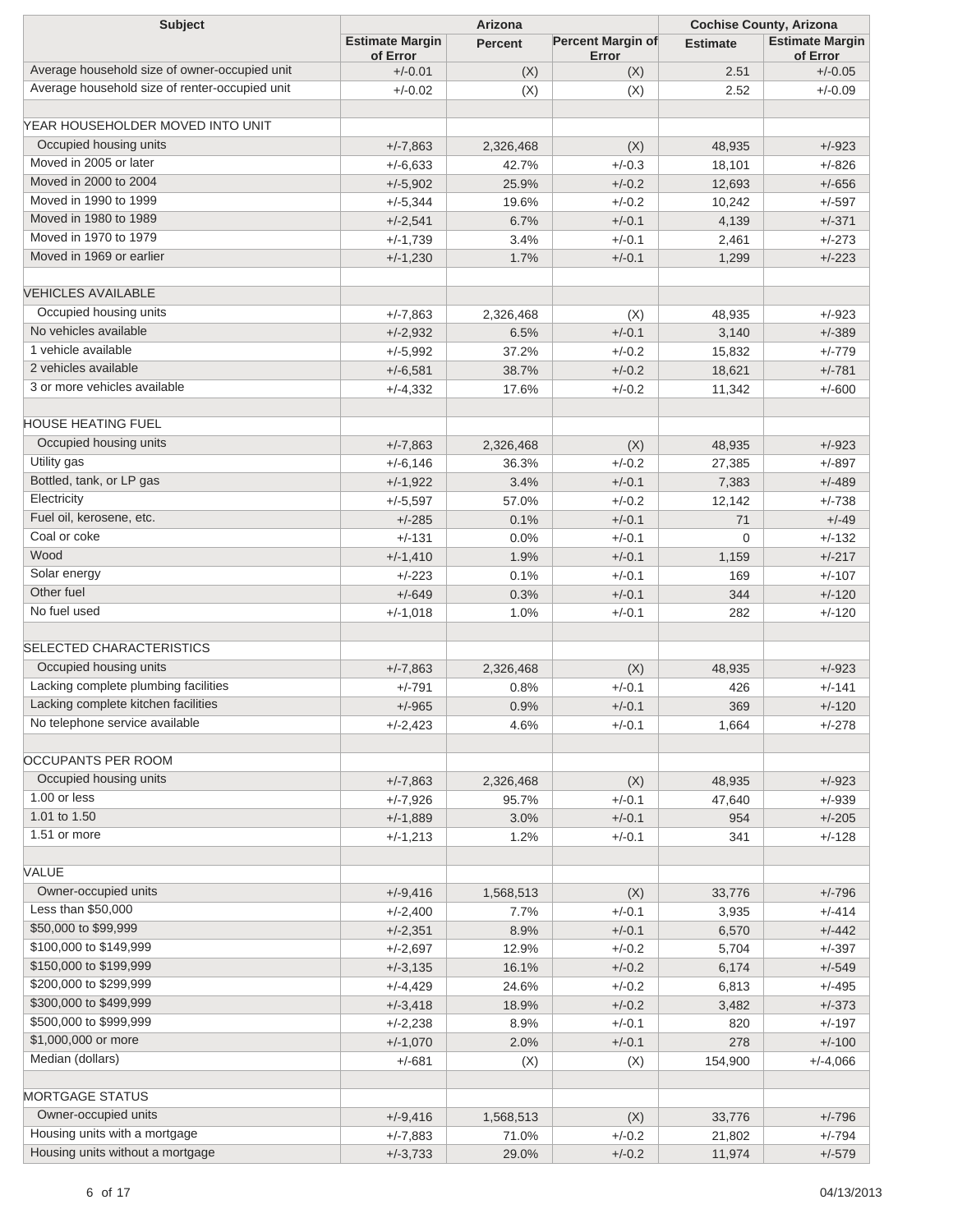| <b>Subject</b>                                                                                                                        | Arizona                            |                  |                                   | <b>Cochise County, Arizona</b> |                                    |  |
|---------------------------------------------------------------------------------------------------------------------------------------|------------------------------------|------------------|-----------------------------------|--------------------------------|------------------------------------|--|
|                                                                                                                                       | <b>Estimate Margin</b><br>of Error | <b>Percent</b>   | <b>Percent Margin of</b><br>Error | <b>Estimate</b>                | <b>Estimate Margin</b><br>of Error |  |
|                                                                                                                                       |                                    |                  |                                   |                                |                                    |  |
| SELECTED MONTHLY OWNER COSTS (SMOC)                                                                                                   |                                    |                  |                                   |                                |                                    |  |
| Housing units with a mortgage                                                                                                         | $+/-7,883$                         | 1,112,983        | (X)                               | 21,802                         | $+/-794$                           |  |
| Less than \$300                                                                                                                       | $+/-385$                           | 0.3%             | $+/-0.1$                          | 168                            | $+/-81$                            |  |
| \$300 to \$499                                                                                                                        | +/-821                             | 1.8%             | $+/-0.1$                          | 878                            | $+/-209$                           |  |
| \$500 to \$699                                                                                                                        | $+/-1,708$                         | 4.6%             | $+/-0.1$                          | 2,604                          | $+/-330$                           |  |
| \$700 to \$999                                                                                                                        | $+/-2,961$                         | 13.5%            | $+/-0.3$                          | 4,962                          | $+/-495$                           |  |
| \$1,000 to \$1,499                                                                                                                    | $+/-3,846$                         | 29.7%            | $+/-0.3$                          | 6,580                          | $+/-440$                           |  |
| \$1,500 to \$1,999                                                                                                                    | $+/-3,462$                         | 23.4%            | $+/-0.3$                          | 3,953                          | $+/-384$                           |  |
| \$2,000 or more                                                                                                                       | $+/-3,441$                         | 26.7%            | $+/-0.3$                          | 2,657                          | $+/-358$                           |  |
| Median (dollars)                                                                                                                      | $+/-6$                             | (X)              | (X)                               | 1,156                          | $+/-31$                            |  |
|                                                                                                                                       |                                    |                  |                                   |                                |                                    |  |
| Housing units without a mortgage                                                                                                      | $+/-3,733$                         | 455,530          | (X)                               | 11,974                         | $+/-579$                           |  |
| Less than \$100                                                                                                                       | $+/-1,090$                         | 3.8%             | $+/-0.2$                          | 389                            | $+/-126$                           |  |
| \$100 to \$199                                                                                                                        | $+/-1,439$                         | 11.6%            | $+/-0.3$                          | 2,298                          | $+/-337$                           |  |
| \$200 to \$299                                                                                                                        | $+/-2,039$                         | 21.1%            | $+/-0.4$                          | 3,559                          | $+/-442$                           |  |
| \$300 to \$399                                                                                                                        | $+/-2,151$                         | 22.8%            | $+/-0.4$                          | 2,906                          | $+/-316$                           |  |
| \$400 or more                                                                                                                         | $+/-2,270$                         | 40.7%            | $+/-0.4$                          | 2,822                          | $+/-340$                           |  |
| Median (dollars)                                                                                                                      | $+/-2$                             | (X)              | (X)                               | 292                            | $+/-12$                            |  |
|                                                                                                                                       |                                    |                  |                                   |                                |                                    |  |
| SELECTED MONTHLY OWNER COSTS AS A<br>PERCENTAGE OF HOUSEHOLD INCOME (SMOCAPI)<br>Housing units with a mortgage (excluding units where | $+/-7,865$                         | 1,106,216        | (X)                               | 21,680                         | $+/-785$                           |  |
| SMOCAPI cannot be computed)                                                                                                           |                                    |                  |                                   |                                |                                    |  |
| Less than 20.0 percent                                                                                                                | $+/-4,150$                         | 31.1%            | $+/-0.3$                          | 8,940                          | $+/-620$                           |  |
| 20.0 to 24.9 percent                                                                                                                  | $+/-3,098$                         | 15.7%            | $+/-0.2$                          | 3,063                          | $+/-337$                           |  |
| 25.0 to 29.9 percent                                                                                                                  | $+/-2,567$                         | 13.0%            | $+/-0.2$                          | 2,763                          | $+/-359$                           |  |
| 30.0 to 34.9 percent                                                                                                                  | $+/-2,294$                         | 9.6%             | $+/-0.2$                          | 1,615                          | $+/-232$                           |  |
| 35.0 percent or more                                                                                                                  | $+/-4,465$                         | 30.6%            | $+/-0.4$                          | 5,299                          | $+/-485$                           |  |
| Not computed                                                                                                                          | $+/-614$                           | (X)              | (X)                               | 122                            | $+/-74$                            |  |
| Housing unit without a mortgage (excluding units                                                                                      |                                    |                  |                                   |                                |                                    |  |
| where SMOCAPI cannot be computed)<br>Less than 10.0 percent                                                                           | $+/-3,740$<br>$+/-2,832$           | 448,247<br>46.6% | (X)<br>$+/-0.5$                   | 11,795<br>5,792                | $+/-566$<br>$+/-462$               |  |
| 10.0 to 14.9 percent                                                                                                                  | $+/-1,989$                         | 19.4%            | $+/-0.4$                          | 2,431                          | $+/-333$                           |  |
| 15.0 to 19.9 percent                                                                                                                  | $+/-1,333$                         | 10.9%            | $+/-0.3$                          | 1,229                          | $+/-206$                           |  |
| 20.0 to 24.9 percent                                                                                                                  |                                    |                  |                                   |                                |                                    |  |
| 25.0 to 29.9 percent                                                                                                                  | $+/-1,064$                         | 6.7%             | $+/-0.2$                          | 748                            | $+/-192$                           |  |
| 30.0 to 34.9 percent                                                                                                                  | $+/-943$                           | 4.2%             | $+/-0.2$                          | 433                            | $+/-125$                           |  |
| 35.0 percent or more                                                                                                                  | $+/-784$                           | 2.8%             | $+/-0.2$                          | 261                            | $+/-89$                            |  |
|                                                                                                                                       | $+/-1,285$                         | 9.5%             | $+/-0.3$                          | 901                            | $+/-206$                           |  |
| Not computed                                                                                                                          | $+/-640$                           | (X)              | (X)                               | 179                            | $+/-87$                            |  |
|                                                                                                                                       |                                    |                  |                                   |                                |                                    |  |
| <b>GROSS RENT</b>                                                                                                                     |                                    |                  |                                   |                                |                                    |  |
| Occupied units paying rent                                                                                                            | $+/-5,122$                         | 718,543          | (X)                               | 13,365                         | $+/-816$                           |  |
| Less than \$200                                                                                                                       | $+/-727$                           | 1.4%             | $+/-0.1$                          | 330                            | $+/-114$                           |  |
| \$200 to \$299                                                                                                                        | $+/-784$                           | 1.8%             | $+/-0.1$                          | 566                            | $+/-159$                           |  |
| \$300 to \$499                                                                                                                        | $+/-1,486$                         | 7.3%             | $+/-0.2$                          | 1,769                          | $+/-353$                           |  |
| \$500 to \$749                                                                                                                        | $+/-3,281$                         | 27.0%            | $+/-0.4$                          | 4,545                          | $+/-526$                           |  |
| \$750 to \$999                                                                                                                        | $+/-3,147$                         | 27.3%            | $+/-0.4$                          | 3,136                          | $+/-397$                           |  |
| \$1,000 to \$1,499                                                                                                                    | $+/-3,611$                         | 26.5%            | $+/-0.5$                          | 2,425                          | $+/-375$                           |  |
| \$1,500 or more                                                                                                                       | $+/-2,063$                         | 8.7%             | $+/-0.3$                          | 594                            | $+/-185$                           |  |
| Median (dollars)                                                                                                                      | $+/-4$                             | (X)              | (X)                               | 713                            | $+/-27$                            |  |
|                                                                                                                                       |                                    |                  |                                   |                                |                                    |  |
| No rent paid                                                                                                                          | $+/-1,531$                         | (X)              | (X)                               | 1,794                          | $+/-284$                           |  |
| GROSS RENT AS A PERCENTAGE OF HOUSEHOLD<br>INCOME (GRAPI)                                                                             |                                    |                  |                                   |                                |                                    |  |
| Occupied units paying rent (excluding units where<br><b>GRAPI</b> cannot be computed)                                                 | $+/-5,131$                         | 702,397          | (X)                               | 13,161                         | $+/-810$                           |  |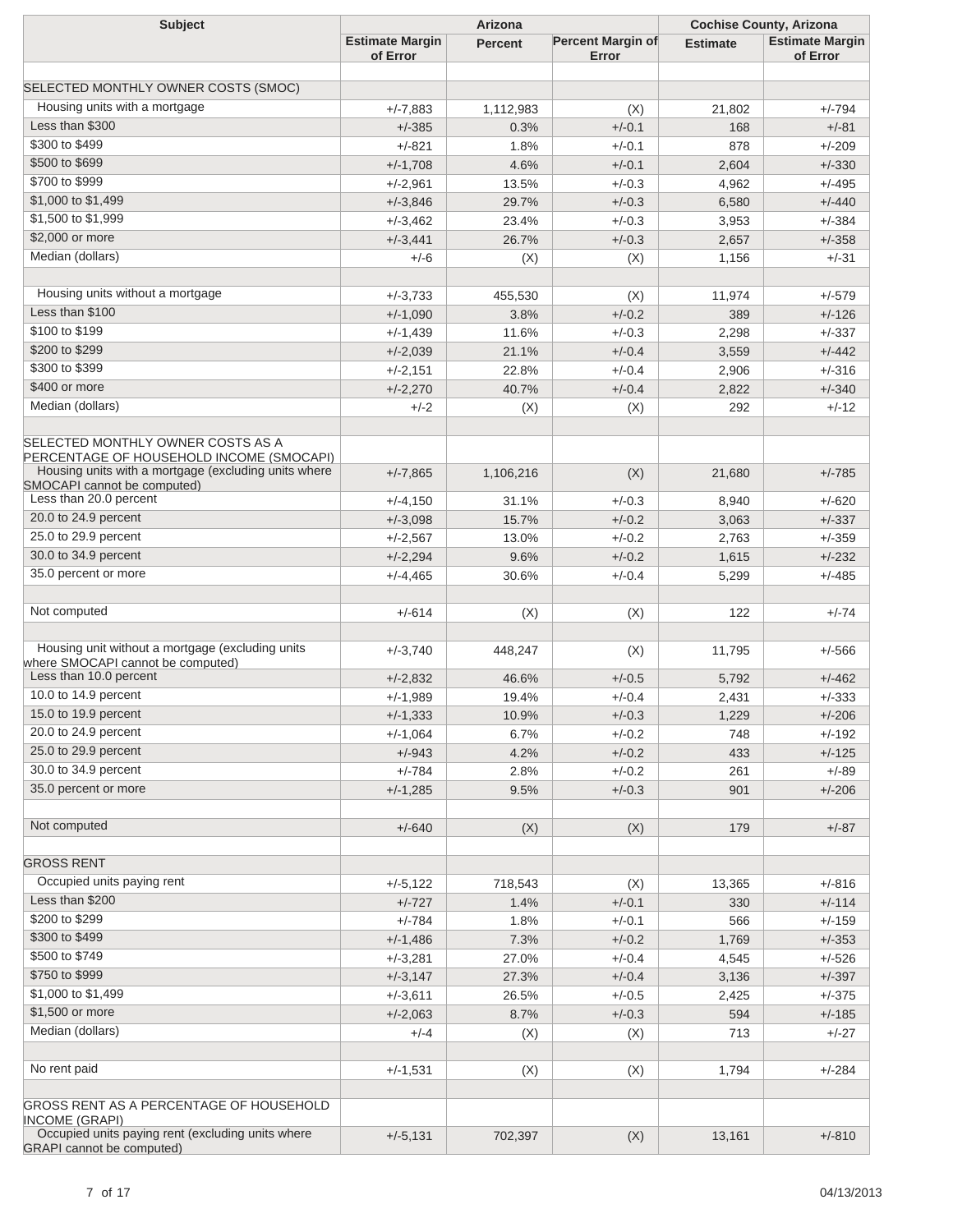| <b>Subject</b>         |                                    | Arizona        | <b>Cochise County, Arizona</b> |                 |                                    |
|------------------------|------------------------------------|----------------|--------------------------------|-----------------|------------------------------------|
|                        | <b>Estimate Margin</b><br>of Error | <b>Percent</b> | Percent Margin of<br>Error     | <b>Estimate</b> | <b>Estimate Margin</b><br>of Error |
| Less than 15.0 percent | $+/-2,029$                         | 11.5%          | $+/-0.3$                       | 1.998           | $+/-309$                           |
| 15.0 to 19.9 percent   | $+/-2,220$                         | 12.8%          | $+/-0.3$                       | 1,968           | $+/-330$                           |
| 20.0 to 24.9 percent   | $+/-2,308$                         | 13.2%          | $+/-0.3$                       | 1,942           | $+/-338$                           |
| 25.0 to 29.9 percent   | $+/-2,079$                         | 11.5%          | $+/-0.3$                       | 1,669           | $+/-318$                           |
| 30.0 to 34.9 percent   | $+/-2.188$                         | 9.4%           | $+/-0.3$                       | 1.107           | $+/-260$                           |
| 35.0 percent or more   | $+/-3.770$                         | 41.6%          | $+/-0.5$                       | 4,477           | $+/-557$                           |
|                        |                                    |                |                                |                 |                                    |
| Not computed           | $+/-1,779$                         | (X)            | (X)                            | 1,998           | $+/-288$                           |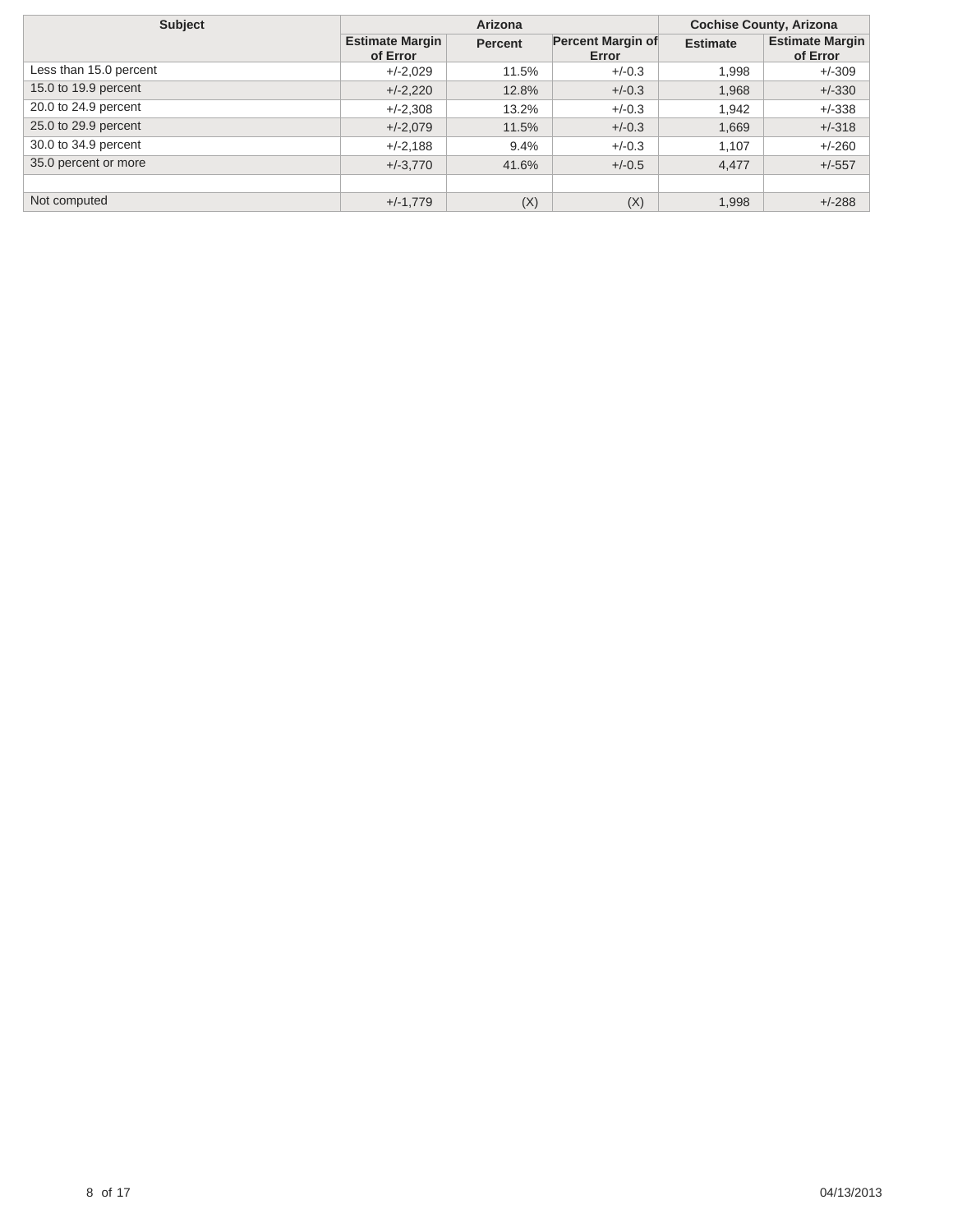| <b>Subject</b>             |                | <b>Cochise County, Arizona</b> |                 | Pima County, Arizona   |                |  |  |
|----------------------------|----------------|--------------------------------|-----------------|------------------------|----------------|--|--|
|                            | <b>Percent</b> | <b>Percent Margin of</b>       | <b>Estimate</b> | <b>Estimate Margin</b> | <b>Percent</b> |  |  |
| <b>HOUSING OCCUPANCY</b>   |                | Error                          |                 | of Error               |                |  |  |
| Total housing units        |                |                                |                 |                        |                |  |  |
| Occupied housing units     | 58,252         | (X)                            | 435,392         | $+/-875$               | 435,392        |  |  |
|                            | 84.0%          | $+/-1.3$                       | 381,880         | $+/-2,193$             | 87.7%          |  |  |
| Vacant housing units       | 16.0%          | $+/-1.3$                       | 53,512          | $+/-1,969$             | 12.3%          |  |  |
| Homeowner vacancy rate     | (X)            | (X)                            | 2.8             | $+/-0.3$               | (X)            |  |  |
| Rental vacancy rate        | (X)            | (X)                            | 8.9             | $+/-0.6$               | (X)            |  |  |
| UNITS IN STRUCTURE         |                |                                |                 |                        |                |  |  |
| <b>Total housing units</b> |                |                                |                 | $+/-875$               |                |  |  |
| 1-unit, detached           | 58,252         | (X)<br>$+/-1.4$                | 435,392         |                        | 435,392        |  |  |
| 1-unit, attached           | 61.4%          |                                | 253,337         | $+/-1,644$             | 58.2%          |  |  |
| 2 units                    | 3.1%           | $+/-0.6$                       | 34,966          | $+/-1,097$             | 8.0%           |  |  |
| 3 or 4 units               | 1.0%           | $+/-0.3$                       | 8,030           | $+/-634$               | 1.8%           |  |  |
| 5 to 9 units               | 2.2%           | $+/-0.5$                       | 13,278          | $+/-777$               | 3.0%           |  |  |
| 10 to 19 units             | 3.1%           | $+/-0.6$                       | 18,309          | $+/-1,042$             | 4.2%           |  |  |
|                            | 2.9%           | $+/-0.7$                       | 24,269          | $+/-1,079$             | 5.6%           |  |  |
| 20 or more units           | 3.0%           | $+/-0.7$                       | 36,026          | $+/-1,035$             | 8.3%           |  |  |
| Mobile home                | 21.9%          | $+/-1.0$                       | 46,237          | $+/-1,106$             | 10.6%          |  |  |
| Boat, RV, van, etc.        | 1.3%           | $+/-0.3$                       | 940             | $+/-243$               | 0.2%           |  |  |
| YEAR STRUCTURE BUILT       |                |                                |                 |                        |                |  |  |
| Total housing units        | 58,252         | (X)                            | 435,392         | $+/-875$               | 435,392        |  |  |
| Built 2005 or later        | 6.1%           | $+/-0.6$                       | 26,019          | $+/-966$               | 6.0%           |  |  |
| Built 2000 to 2004         | 12.4%          | $+/-0.9$                       | 51,168          | $+/-1,448$             | 11.8%          |  |  |
| Built 1990 to 1999         | 17.9%          | $+/-1.0$                       | 77,771          | $+/-1,586$             | 17.9%          |  |  |
| Built 1980 to 1989         | 15.6%          | $+/-1.1$                       | 82,054          | $+/-1,799$             | 18.8%          |  |  |
| Built 1970 to 1979         | 20.1%          | $+/-1.2$                       | 95,552          | $+/-1,736$             | 21.9%          |  |  |
| Built 1960 to 1969         | 9.4%           | $+/-0.9$                       | 39,978          | $+/-1,465$             | 9.2%           |  |  |
| Built 1950 to 1959         | 6.9%           | $+/-0.8$                       | 39,592          | $+/-1,014$             | 9.1%           |  |  |
| Built 1940 to 1949         | 3.0%           | $+/-0.5$                       | 13,534          | $+/-885$               | 3.1%           |  |  |
| Built 1939 or earlier      | 8.7%           | $+/-0.7$                       | 9,724           | $+/-572$               | 2.2%           |  |  |
|                            |                |                                |                 |                        |                |  |  |
| <b>ROOMS</b>               |                |                                |                 |                        |                |  |  |
| Total housing units        | 58,252         | (X)                            | 435,392         | $+/-875$               | 435,392        |  |  |
| 1 room                     | 1.3%           | $+/-0.4$                       | 9,243           | $+/-794$               | 2.1%           |  |  |
| 2 rooms                    | 5.2%           | $+/-0.7$                       | 18,679          | $+/-936$               | 4.3%           |  |  |
| 3 rooms                    | 8.9%           | $+/-0.9$                       | 49,760          | $+/-1,593$             | 11.4%          |  |  |
| 4 rooms                    | 15.3%          | $+/-0.9$                       | 82,543          | $+/-2,020$             | 19.0%          |  |  |
| 5 rooms                    | 23.2%          | $+/-1.3$                       | 98,408          | $+/-2,121$             | 22.6%          |  |  |
| 6 rooms                    | 21.0%          | $+/-1.2$                       | 79,866          | $+/-1,630$             | 18.3%          |  |  |
| 7 rooms                    | 13.0%          | $+/-0.8$                       | 50,480          | $+/-1,405$             | 11.6%          |  |  |
| 8 rooms                    | 6.6%           | $+/-0.6$                       | 26,650          | $+/-1,099$             | 6.1%           |  |  |
| 9 rooms or more            | 5.5%           | $+/-0.7$                       | 19,763          | $+/-875$               | 4.5%           |  |  |
| Median rooms               | (X)            | (X)                            | 5.1             | $+/-0.1$               | (X)            |  |  |
| <b>BEDROOMS</b>            |                |                                |                 |                        |                |  |  |
| Total housing units        | 58,252         | (X)                            | 435,392         | $+/-875$               | 435,392        |  |  |
| No bedroom                 | 1.4%           | $+/-0.4$                       | 10,292          | $+/-829$               | 2.4%           |  |  |
| 1 bedroom                  | 10.7%          | $+/-0.9$                       |                 | $+/-1,553$             | 14.3%          |  |  |
| 2 bedrooms                 |                |                                | 62,112          |                        |                |  |  |
| 3 bedrooms                 | 27.8%          | $+/-1.3$                       | 125,826         | $+/-2,000$             | 28.9%          |  |  |
| 4 bedrooms                 | 44.2%          | $+/-1.4$                       | 157,724         | $+/-2,101$             | 36.2%          |  |  |
|                            | 13.8%          | $+/-0.9$                       | 68,916          | $+/-1,521$             | 15.8%          |  |  |
| 5 or more bedrooms         | 2.0%           | $+/-0.3$                       | 10,522          | $+/-730$               | 2.4%           |  |  |
| <b>HOUSING TENURE</b>      |                |                                |                 |                        |                |  |  |
| Occupied housing units     | 48,935         | (X)                            | 381,880         | $+/-2,193$             | 381,880        |  |  |
| Owner-occupied             | 69.0%          | $+/-1.4$                       | 246,584         | $+/-2,413$             | 64.6%          |  |  |
| Renter-occupied            | 31.0%          | $+/-1.4$                       | 135,296         | $+/-2,011$             | 35.4%          |  |  |
|                            |                |                                |                 |                        |                |  |  |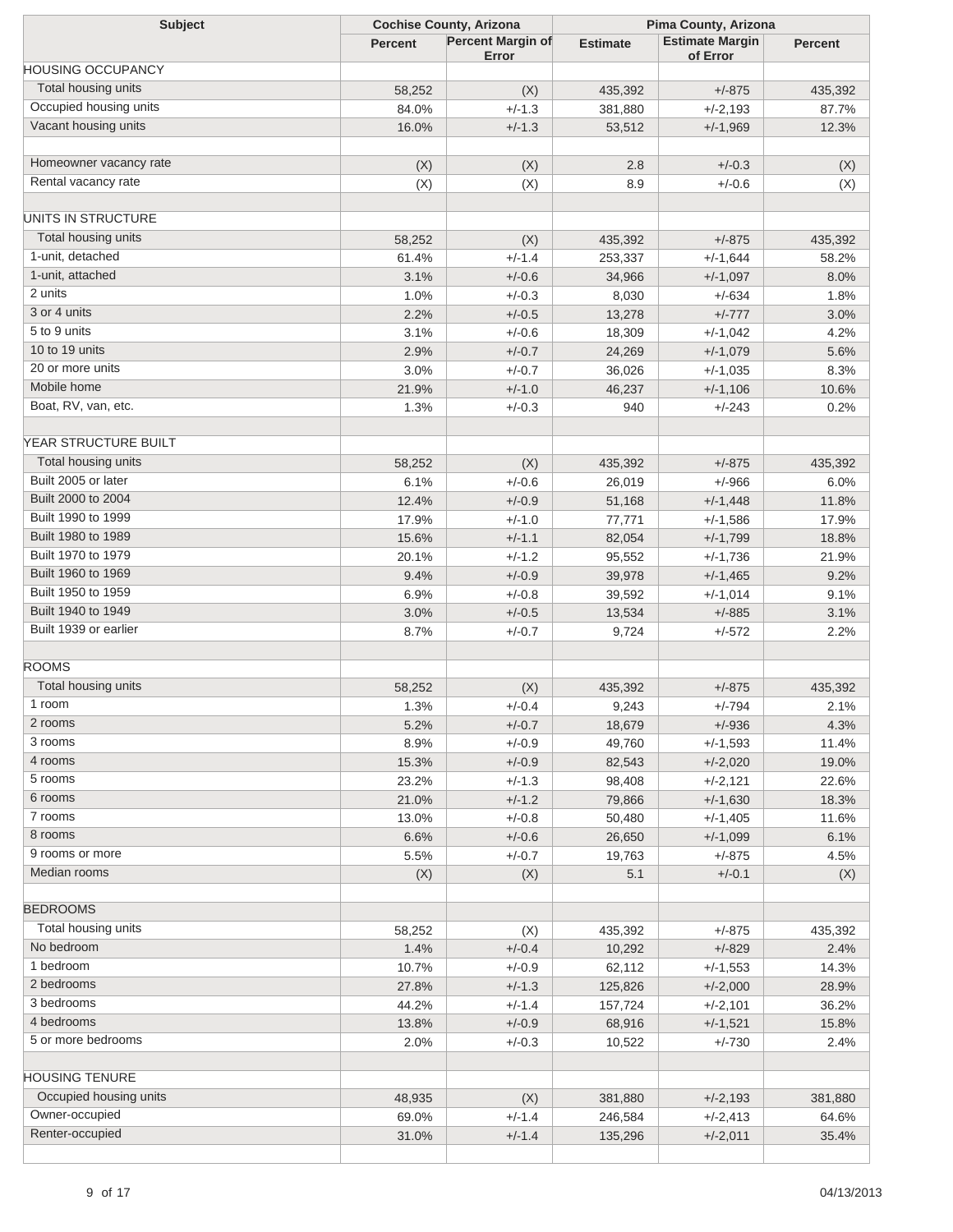| <b>Subject</b>                                 | <b>Cochise County, Arizona</b> |                   | Pima County, Arizona |                        |                |
|------------------------------------------------|--------------------------------|-------------------|----------------------|------------------------|----------------|
|                                                | <b>Percent</b>                 | Percent Margin of | <b>Estimate</b>      | <b>Estimate Margin</b> | <b>Percent</b> |
| Average household size of owner-occupied unit  |                                | Error             | 2.54                 | of Error<br>$+/-0.02$  |                |
| Average household size of renter-occupied unit | (X)                            | (X)               |                      | $+/-0.02$              | (X)            |
|                                                | (X)                            | (X)               | 2.31                 |                        | (X)            |
| YEAR HOUSEHOLDER MOVED INTO UNIT               |                                |                   |                      |                        |                |
| Occupied housing units                         | 48,935                         | (X)               | 381,880              | $+/-2,193$             | 381,880        |
| Moved in 2005 or later                         | 37.0%                          | $+/-1.3$          | 159,992              | $+/-2,298$             | 41.9%          |
| Moved in 2000 to 2004                          | 25.9%                          | $+/-1.3$          | 92,083               | $+/-2,094$             | 24.1%          |
| Moved in 1990 to 1999                          | 20.9%                          | $+/-1.2$          | 73,065               | $+/-1,745$             | 19.1%          |
| Moved in 1980 to 1989                          | 8.5%                           | $+/-0.8$          | 29,662               | $+/-1,114$             | 7.8%           |
| Moved in 1970 to 1979                          | 5.0%                           | $+/-0.6$          | 17,686               | $+/-873$               | 4.6%           |
| Moved in 1969 or earlier                       | 2.7%                           |                   |                      |                        |                |
|                                                |                                | $+/-0.5$          | 9,392                | $+/-516$               | 2.5%           |
| <b>VEHICLES AVAILABLE</b>                      |                                |                   |                      |                        |                |
| Occupied housing units                         | 48,935                         | (X)               | 381,880              | $+/-2,193$             | 381,880        |
| No vehicles available                          | 6.4%                           | $+/-0.8$          | 30,782               | $+/-1,167$             | 8.1%           |
| 1 vehicle available                            | 32.4%                          | $+/-1.3$          | 148,307              | $+/-2,418$             | 38.8%          |
| 2 vehicles available                           | 38.1%                          | $+/-1.4$          | 138,874              | $+/-2,001$             | 36.4%          |
| 3 or more vehicles available                   | 23.2%                          | $+/-1.2$          | 63,917               | $+/-1,440$             | 16.7%          |
|                                                |                                |                   |                      |                        |                |
| <b>HOUSE HEATING FUEL</b>                      |                                |                   |                      |                        |                |
| Occupied housing units                         | 48,935                         | (X)               | 381,880              | $+/-2,193$             | 381,880        |
| Utility gas                                    | 56.0%                          | $+/-1.5$          | 219,312              | $+/-2,214$             | 57.4%          |
| Bottled, tank, or LP gas                       | 15.1%                          | $+/-1.0$          | 10,096               | $+/-614$               | 2.6%           |
| Electricity                                    | 24.8%                          | $+/-1.3$          | 147,487              | $+/-2,378$             | 38.6%          |
| Fuel oil, kerosene, etc.                       | 0.1%                           | $+/-0.1$          | 284                  | $+/-105$               | 0.1%           |
| Coal or coke                                   | 0.0%                           | $+/-0.1$          | 20                   | $+/-30$                | 0.0%           |
| Wood                                           | 2.4%                           | $+/-0.4$          | 2,217                | $+/-279$               | 0.6%           |
| Solar energy                                   | 0.3%                           | $+/-0.2$          | 217                  | $+/-98$                | 0.1%           |
| Other fuel                                     | 0.7%                           | $+/-0.2$          | 307                  | $+/-122$               | 0.1%           |
| No fuel used                                   | 0.6%                           | $+/-0.2$          | 1,940                | $+/-297$               | 0.5%           |
|                                                |                                |                   |                      |                        |                |
| <b>SELECTED CHARACTERISTICS</b>                |                                |                   |                      |                        |                |
| Occupied housing units                         | 48,935                         | (X)               | 381,880              | $+/-2,193$             | 381,880        |
| Lacking complete plumbing facilities           | 0.9%                           | $+/-0.3$          | 1,813                | $+/-286$               | 0.5%           |
| Lacking complete kitchen facilities            | 0.8%                           | $+/-0.2$          | 2,851                | $+/-363$               | 0.7%           |
| No telephone service available                 | 3.4%                           | $+/-0.6$          | 15,539               | $+/-1,027$             | 4.1%           |
|                                                |                                |                   |                      |                        |                |
| OCCUPANTS PER ROOM                             |                                |                   |                      |                        |                |
| Occupied housing units                         | 48,935                         | (X)               | 381,880              | $+/-2,193$             | 381,880        |
| 1.00 or less                                   | 97.4%                          | $+/-0.5$          | 367,518              | $+/-2,280$             | 96.2%          |
| 1.01 to 1.50                                   | 1.9%                           | $+/-0.4$          | 10,622               | $+/-831$               | 2.8%           |
| 1.51 or more                                   | 0.7%                           | $+/-0.3$          | 3,740                | $+/-502$               | 1.0%           |
|                                                |                                |                   |                      |                        |                |
| <b>VALUE</b>                                   |                                |                   |                      |                        |                |
| Owner-occupied units                           | 33,776                         | (X)               | 246,584              | $+/-2,413$             | 246,584        |
| Less than \$50,000                             | 11.7%                          | $+/-1.2$          | 18,508               | $+/-688$               | 7.5%           |
| \$50,000 to \$99,999                           | 19.5%                          | $+/-1.3$          | 21,159               | $+/-861$               | 8.6%           |
| \$100,000 to \$149,999                         | 16.9%                          | $+/-1.2$          | 37,052               | $+/-1,061$             | 15.0%          |
| \$150,000 to \$199,999                         | 18.3%                          | $+/-1.5$          | 48,084               | $+/-1,262$             | 19.5%          |
| \$200,000 to \$299,999                         | 20.2%                          | $+/-1.3$          | 60,350               | $+/-1,475$             | 24.5%          |
| \$300,000 to \$499,999                         | 10.3%                          | $+/-1.1$          | 41,217               | $+/-1,054$             | 16.7%          |
| \$500,000 to \$999,999                         | 2.4%                           | $+/-0.6$          | 17,337               | $+/-751$               | 7.0%           |
| \$1,000,000 or more                            | 0.8%                           | $+/-0.3$          | 2,877                | $+/-296$               | 1.2%           |
| Median (dollars)                               | (X)                            | (X)               | 198,300              | $+/-1,651$             | (X)            |
|                                                |                                |                   |                      |                        |                |
| <b>MORTGAGE STATUS</b>                         |                                |                   |                      |                        |                |
| Owner-occupied units                           | 33,776                         | (X)               | 246,584              | $+/-2,413$             | 246,584        |
| Housing units with a mortgage                  | 64.5%                          | $+/-1.6$          | 169,711              | $+/-2,104$             | 68.8%          |
| Housing units without a mortgage               | 35.5%                          | $+/-1.6$          | 76,873               | $+/-1,458$             | 31.2%          |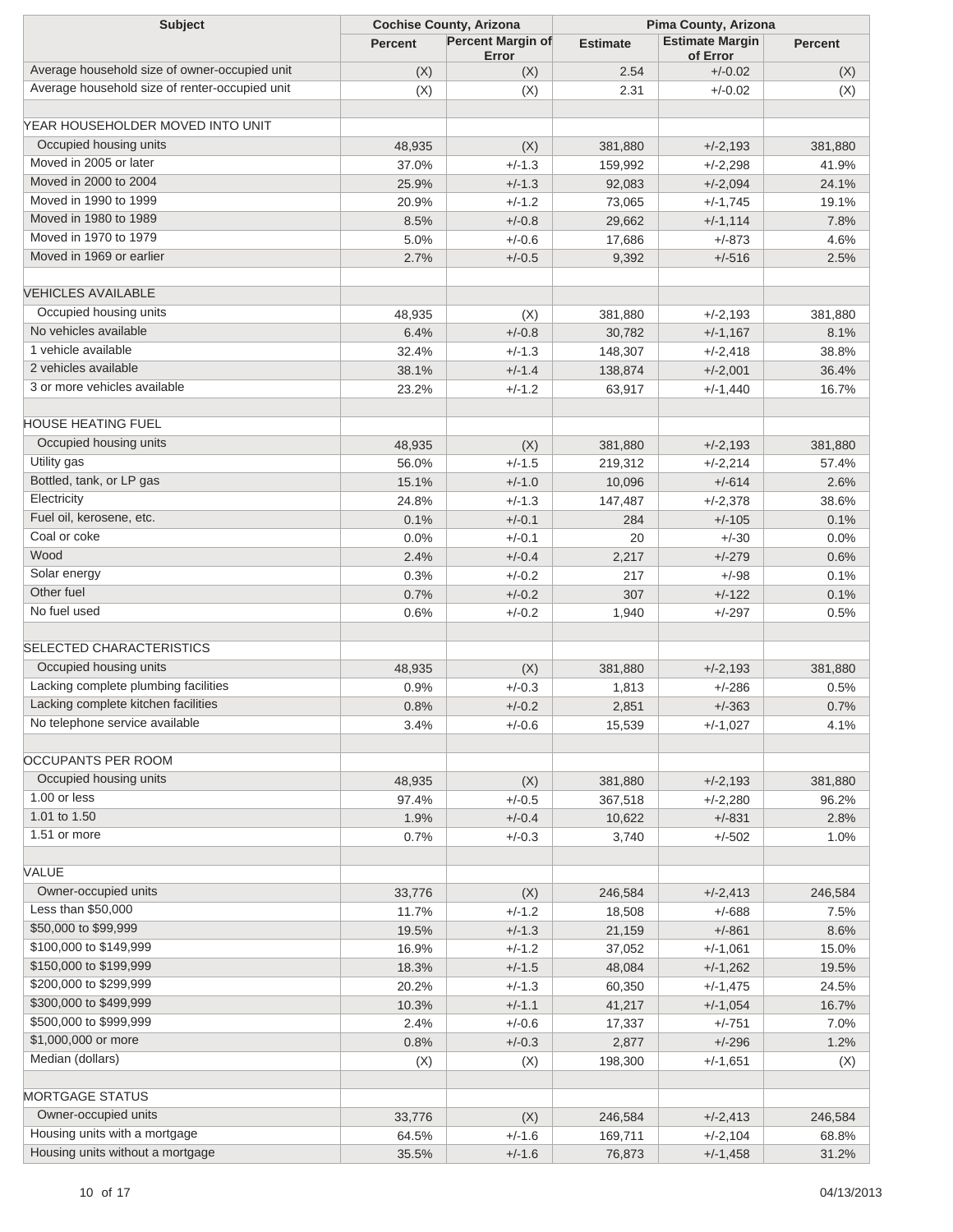| <b>Subject</b>                                                                                                                        | <b>Cochise County, Arizona</b> |                          | Pima County, Arizona |                        |                |
|---------------------------------------------------------------------------------------------------------------------------------------|--------------------------------|--------------------------|----------------------|------------------------|----------------|
|                                                                                                                                       | <b>Percent</b>                 | <b>Percent Margin of</b> | <b>Estimate</b>      | <b>Estimate Margin</b> | <b>Percent</b> |
|                                                                                                                                       |                                | Error                    |                      | of Error               |                |
| SELECTED MONTHLY OWNER COSTS (SMOC)                                                                                                   |                                |                          |                      |                        |                |
| Housing units with a mortgage                                                                                                         |                                |                          |                      |                        |                |
| Less than \$300                                                                                                                       | 21,802                         | (X)                      | 169,711              | $+/-2,104$             | 169,711        |
| \$300 to \$499                                                                                                                        | 0.8%                           | $+/-0.4$                 | 500                  | $+/-131$               | 0.3%           |
|                                                                                                                                       | 4.0%                           | $+/-0.9$                 | 3,123                | $+/-295$               | 1.8%           |
| \$500 to \$699                                                                                                                        | 11.9%                          | $+/-1.5$                 | 9,859                | $+/-619$               | 5.8%           |
| \$700 to \$999                                                                                                                        | 22.8%                          | $+/-2.1$                 | 27,598               | $+/-1,170$             | 16.3%          |
| \$1,000 to \$1,499                                                                                                                    | 30.2%                          | $+/-2.0$                 | 57,159               | $+/-1,377$             | 33.7%          |
| \$1,500 to \$1,999                                                                                                                    | 18.1%                          | $+/-1.6$                 | 37,071               | $+/-1,104$             | 21.8%          |
| \$2,000 or more                                                                                                                       | 12.2%                          | $+/-1.5$                 | 34,401               | $+/-1,088$             | 20.3%          |
| Median (dollars)                                                                                                                      | (X)                            | (X)                      | 1,374                | $+/-12$                | (X)            |
|                                                                                                                                       |                                |                          |                      |                        |                |
| Housing units without a mortgage                                                                                                      | 11,974                         | (X)                      | 76,873               | $+/-1,458$             | 76,873         |
| Less than \$100                                                                                                                       | 3.2%                           | $+/-1.0$                 | 1,553                | $+/-291$               | 2.0%           |
| \$100 to \$199                                                                                                                        | 19.2%                          | $+/-2.6$                 | 7,212                | $+/-540$               | 9.4%           |
| \$200 to \$299                                                                                                                        | 29.7%                          | $+/-3.2$                 | 15,742               | $+/-839$               | 20.5%          |
| \$300 to \$399                                                                                                                        | 24.3%                          | $+/-2.8$                 | 19,036               | $+/-883$               | 24.8%          |
| \$400 or more                                                                                                                         | 23.6%                          | $+/-2.5$                 | 33,330               | $+/-974$               | 43.4%          |
| Median (dollars)                                                                                                                      | (X)                            | (X)                      | 372                  | $+/-5$                 | (X)            |
| SELECTED MONTHLY OWNER COSTS AS A<br>PERCENTAGE OF HOUSEHOLD INCOME (SMOCAPI)<br>Housing units with a mortgage (excluding units where | 21,680                         | (X)                      | 169,020              | $+/-2,082$             | 169,020        |
| SMOCAPI cannot be computed)                                                                                                           |                                |                          |                      |                        |                |
| Less than 20.0 percent                                                                                                                | 41.2%                          | $+/-2.3$                 | 55,638               | $+/-1,390$             | 32.9%          |
| 20.0 to 24.9 percent                                                                                                                  | 14.1%                          | $+/-1.4$                 | 27,314               | $+/-988$               | 16.2%          |
| 25.0 to 29.9 percent                                                                                                                  | 12.7%                          | $+/-1.6$                 | 22,323               | $+/-933$               | 13.2%          |
| 30.0 to 34.9 percent                                                                                                                  | 7.4%                           | $+/-1.1$                 | 15,931               | $+/-779$               | 9.4%           |
| 35.0 percent or more                                                                                                                  | 24.4%                          | $+/-2.1$                 | 47,814               | $+/-1,503$             | 28.3%          |
|                                                                                                                                       |                                |                          |                      |                        |                |
| Not computed                                                                                                                          | (X)                            | (X)                      | 691                  | $+/-194$               | (X)            |
| Housing unit without a mortgage (excluding units                                                                                      | 11,795                         | (X)                      | 75,880               | $+/-1,463$             | 75,880         |
| where SMOCAPI cannot be computed)<br>Less than 10.0 percent                                                                           | 49.1%                          | $+/-3.0$                 | 34,090               | $+/-1,097$             | 44.9%          |
| 10.0 to 14.9 percent                                                                                                                  | 20.6%                          | $+/-2.7$                 | 14,722               | $+/-647$               | 19.4%          |
| 15.0 to 19.9 percent                                                                                                                  | 10.4%                          | $+/-1.7$                 | 9,287                | $+/-642$               | 12.2%          |
| 20.0 to 24.9 percent                                                                                                                  | 6.3%                           | $+/-1.6$                 | 5,153                | $+/-478$               | 6.8%           |
| 25.0 to 29.9 percent                                                                                                                  | 3.7%                           | $+/-1.1$                 | 3,031                | $+/-301$               | 4.0%           |
| 30.0 to 34.9 percent                                                                                                                  | 2.2%                           | $+/-0.7$                 | 2,039                | $+/-279$               | 2.7%           |
| 35.0 percent or more                                                                                                                  | 7.6%                           | $+/-1.7$                 | 7,558                | $+/-552$               | 10.0%          |
|                                                                                                                                       |                                |                          |                      |                        |                |
| Not computed                                                                                                                          | (X)                            | (X)                      | 993                  | $+/-211$               | (X)            |
|                                                                                                                                       |                                |                          |                      |                        |                |
| <b>GROSS RENT</b>                                                                                                                     |                                |                          |                      |                        |                |
| Occupied units paying rent                                                                                                            | 13,365                         | (X)                      | 128,883              | $+/-2,105$             | 128,883        |
| Less than \$200                                                                                                                       | 2.5%                           | $+/-0.9$                 | 2,225                | $+/-333$               | 1.7%           |
| \$200 to \$299                                                                                                                        | 4.2%                           | $+/-1.2$                 | 1,961                | $+/-254$               | 1.5%           |
| \$300 to \$499                                                                                                                        | 13.2%                          | $+/-2.5$                 | 15,535               | $+/-871$               | 12.1%          |
| \$500 to \$749                                                                                                                        | 34.0%                          | $+/-3.3$                 | 46,832               | $+/-1,519$             | 36.3%          |
| \$750 to \$999                                                                                                                        | 23.5%                          | $+/-2.7$                 | 30,565               | $+/-1,222$             | 23.7%          |
| \$1,000 to \$1,499                                                                                                                    | 18.1%                          | $+/-2.5$                 | 24,820               |                        | 19.3%          |
| \$1,500 or more                                                                                                                       |                                |                          |                      | $+/-960$               |                |
| Median (dollars)                                                                                                                      | 4.4%                           | $+/-1.4$                 | 6,945                | $+/-569$               | 5.4%           |
|                                                                                                                                       | (X)                            | (X)                      | 737                  | $+/-8$                 | (X)            |
| No rent paid                                                                                                                          | (X)                            | (X)                      | 6,413                | $+/-570$               | (X)            |
| GROSS RENT AS A PERCENTAGE OF HOUSEHOLD<br><b>INCOME (GRAPI)</b>                                                                      |                                |                          |                      |                        |                |
| Occupied units paying rent (excluding units where<br><b>GRAPI</b> cannot be computed)                                                 | 13,161                         | (X)                      | 126,509              | $+/-2,146$             | 126,509        |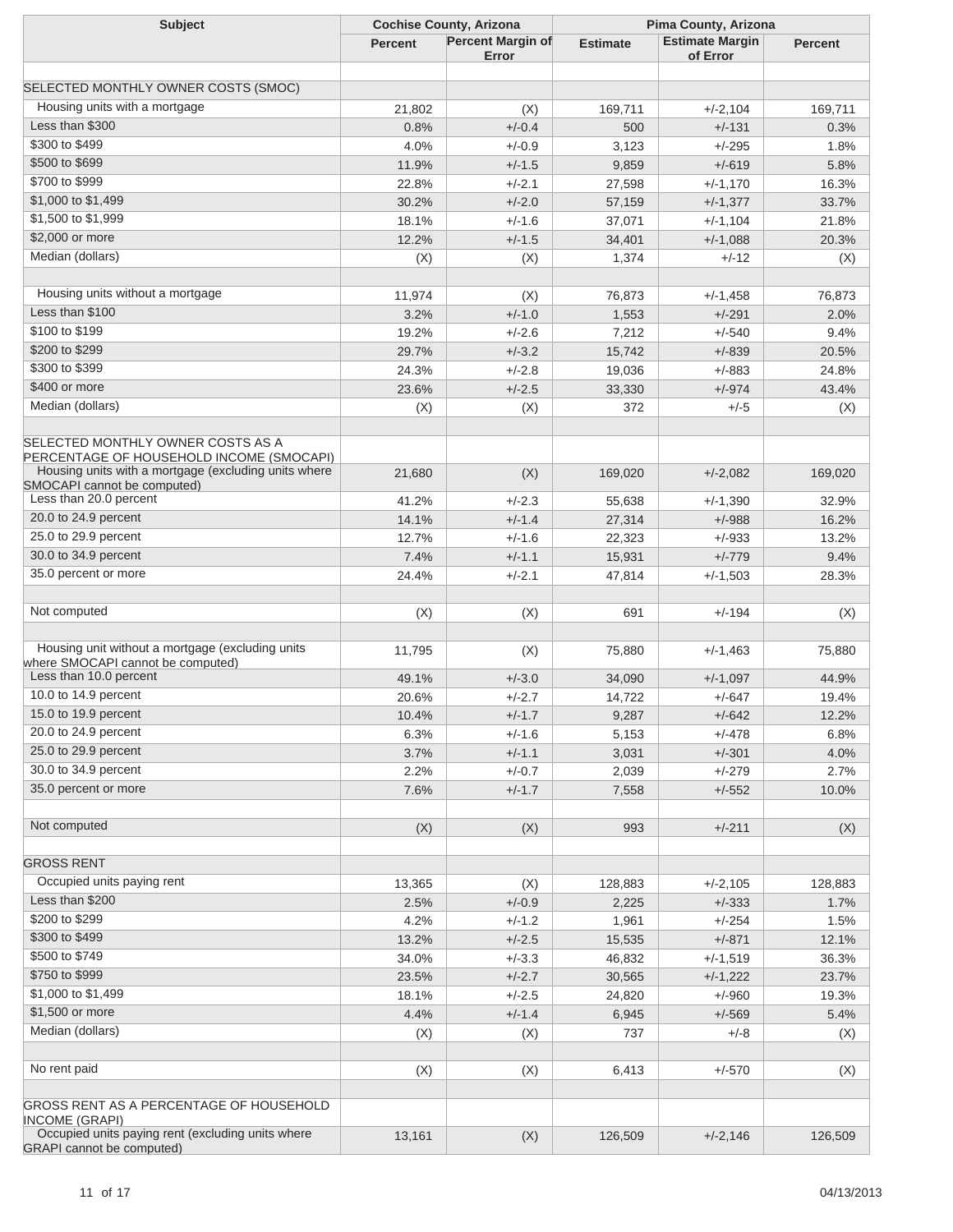| <b>Subject</b>         | <b>Cochise County, Arizona</b> |                                   | Pima County, Arizona |                                    |                |  |
|------------------------|--------------------------------|-----------------------------------|----------------------|------------------------------------|----------------|--|
|                        | <b>Percent</b>                 | <b>Percent Margin of</b><br>Error | <b>Estimate</b>      | <b>Estimate Margin</b><br>of Error | <b>Percent</b> |  |
| Less than 15.0 percent | 15.2%                          | $+/-2.2$                          | 13,642               | $+/-762$                           | 10.8%          |  |
| 15.0 to 19.9 percent   | 15.0%                          | $+/-2.3$                          | 16,030               | $+/-881$                           | 12.7%          |  |
| 20.0 to 24.9 percent   | 14.8%                          | $+/-2.3$                          | 15,681               | $+/-875$                           | 12.4%          |  |
| 25.0 to 29.9 percent   | 12.7%                          | $+/-2.2$                          | 14,581               | $+/-870$                           | 11.5%          |  |
| 30.0 to 34.9 percent   | 8.4%                           | $+/-2.0$                          | 11,730               | $+/-862$                           | 9.3%           |  |
| 35.0 percent or more   | 34.0%                          | $+/-3.6$                          | 54,845               | $+/-1,535$                         | 43.4%          |  |
|                        |                                |                                   |                      |                                    |                |  |
| Not computed           | (X)                            | (X)                               | 8,787                | $+/-655$                           | (X)            |  |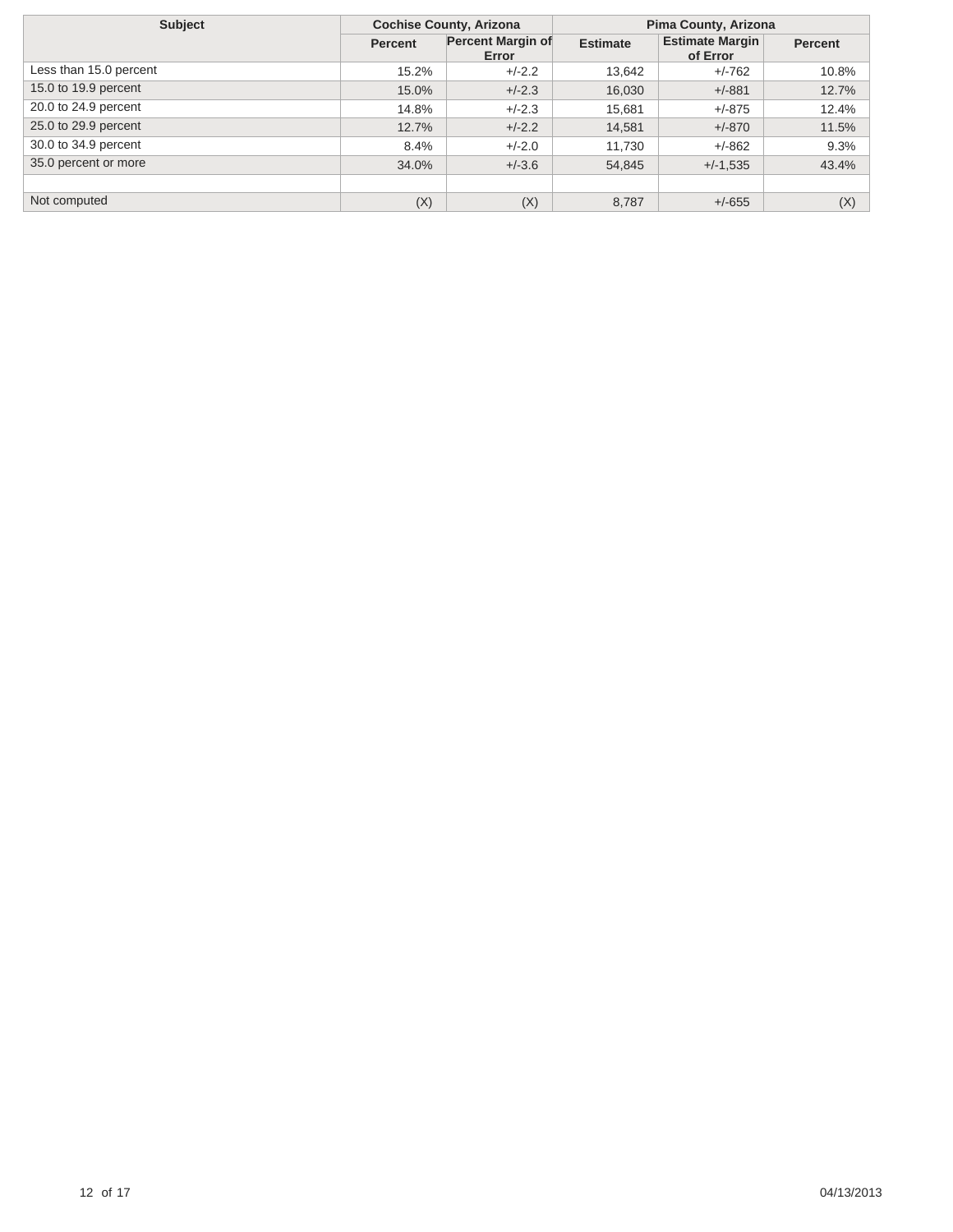| <b>Subject</b>           | Pima County,                        | Santa Cruz County, Arizona |                        |                |                          |
|--------------------------|-------------------------------------|----------------------------|------------------------|----------------|--------------------------|
|                          | Arizona<br><b>Percent Margin of</b> | <b>Estimate</b>            | <b>Estimate Margin</b> | <b>Percent</b> | <b>Percent Margin of</b> |
| <b>HOUSING OCCUPANCY</b> | Error                               |                            | of Error               |                | Error                    |
| Total housing units      | (X)                                 | 17,493                     | $+/-64$                | 17,493         | (X)                      |
| Occupied housing units   | $+/-0.5$                            | 12,078                     | $+/-493$               | 69.0%          | $+/-2.8$                 |
| Vacant housing units     | $+/-0.5$                            | 5,415                      | $+/-482$               | 31.0%          | $+/-2.8$                 |
|                          |                                     |                            |                        |                |                          |
| Homeowner vacancy rate   | (X)                                 | 6.6                        | $+/-2.1$               | (X)            | (X)                      |
| Rental vacancy rate      | (X)                                 | 24.8                       | $+/-5.9$               | (X)            | (X)                      |
|                          |                                     |                            |                        |                |                          |
| UNITS IN STRUCTURE       |                                     |                            |                        |                |                          |
| Total housing units      | (X)                                 | 17,493                     | $+/-64$                | 17,493         | (X)                      |
| 1-unit, detached         | $+/-0.4$                            | 12,382                     | $+/-380$               | 70.8%          | $+/-2.2$                 |
| 1-unit, attached         | $+/-0.2$                            | 688                        | $+/-180$               | 3.9%           | $+/-1.0$                 |
| 2 units                  | $+/-0.1$                            | 712                        | $+/-231$               | 4.1%           | $+/-1.3$                 |
| 3 or 4 units             | $+/-0.2$                            | 1,087                      | $+/-266$               | 6.2%           | $+/-1.5$                 |
| 5 to 9 units             | $+/-0.2$                            | 373                        | $+/-144$               | 2.1%           | $+/-0.8$                 |
| 10 to 19 units           | $+/-0.2$                            | 157                        | $+/-121$               | 0.9%           | $+/-0.7$                 |
| 20 or more units         | $+/-0.2$                            | 760                        | $+/-200$               | 4.3%           | $+/-1.1$                 |
| Mobile home              | $+/-0.3$                            | 1,306                      | $+/-220$               | 7.5%           | $+/-1.3$                 |
| Boat, RV, van, etc.      | $+/-0.1$                            | 28                         | $+/-28$                | 0.2%           | $+/-0.2$                 |
| YEAR STRUCTURE BUILT     |                                     |                            |                        |                |                          |
| Total housing units      |                                     |                            |                        |                |                          |
| Built 2005 or later      | (X)                                 | 17,493                     | $+/-64$                | 17,493         | (X)                      |
|                          | $+/-0.2$                            | 867                        | $+/-196$               | 5.0%           | $+/-1.1$                 |
| Built 2000 to 2004       | $+/-0.3$                            | 3,577                      | $+/-381$               | 20.4%          | $+/-2.2$                 |
| Built 1990 to 1999       | $+/-0.4$                            | 3,840                      | $+/-366$               | 22.0%          | $+/-2.1$                 |
| Built 1980 to 1989       | $+/-0.4$                            | 2,333                      | $+/-368$               | 13.3%          | $+/-2.1$                 |
| Built 1970 to 1979       | $+/-0.4$                            | 2,964                      | $+/-319$               | 16.9%          | $+/-1.8$                 |
| Built 1960 to 1969       | $+/-0.3$                            | 1,314                      | $+/-255$               | 7.5%           | $+/-1.5$                 |
| Built 1950 to 1959       | $+/-0.2$                            | 964                        | $+/-231$               | 5.5%           | $+/-1.3$                 |
| Built 1940 to 1949       | $+/-0.2$                            | 352                        | $+/-149$               | 2.0%           | $+/-0.8$                 |
| Built 1939 or earlier    | $+/-0.1$                            | 1,282                      | $+/-214$               | 7.3%           | $+/-1.2$                 |
| <b>ROOMS</b>             |                                     |                            |                        |                |                          |
| Total housing units      |                                     | 17,493                     | $+/-64$                |                |                          |
| 1 room                   | (X)                                 |                            |                        | 17,493         | (X)                      |
| 2 rooms                  | +/-0.2                              | 159                        | $+/-85$                | $0.9\%$        | $+/-0.5$                 |
| 3 rooms                  | $+/-0.2$                            | 257                        | $+/-97$                | 1.5%           | $+/-0.6$                 |
| 4 rooms                  | $+/-0.4$                            | 1,124                      | $+/-227$               | 6.4%           | $+/-1.3$                 |
|                          | $+/-0.5$                            | 2,895                      | $+/-375$               | 16.5%          | $+/-2.1$                 |
| 5 rooms                  | $+/-0.5$                            | 4,874                      | $+/-418$               | 27.9%          | $+/-2.4$                 |
| 6 rooms                  | $+/-0.4$                            | 4,570                      | $+/-435$               | 26.1%          | $+/-2.5$                 |
| 7 rooms                  | $+/-0.3$                            | 1,993                      | $+/-374$               | 11.4%          | $+/-2.1$                 |
| 8 rooms                  | $+/-0.3$                            | 980                        | $+/-199$               | 5.6%           | $+/-1.1$                 |
| 9 rooms or more          | $+/-0.2$                            | 641                        | $+/-179$               | 3.7%           | $+/-1.0$                 |
| Median rooms             | (X)                                 | 5.4                        | $+/-0.1$               | (X)            | (X)                      |
| <b>BEDROOMS</b>          |                                     |                            |                        |                |                          |
| Total housing units      | (X)                                 | 17,493                     | $+/-64$                | 17,493         | (X)                      |
| No bedroom               | $+/-0.2$                            | 239                        | $+/-109$               | 1.4%           | $+/-0.6$                 |
| 1 bedroom                | $+/-0.4$                            |                            | $+/-254$               | 8.7%           | $+/-1.5$                 |
| 2 bedrooms               |                                     | 1,519                      |                        |                |                          |
| 3 bedrooms               | $+/-0.4$                            | 5,274                      | $+/-435$               | 30.1%          | $+/-2.5$                 |
| 4 bedrooms               | $+/-0.5$                            | 8,201                      | $+/-451$               | 46.9%          | $+/-2.6$                 |
|                          | $+/-0.3$                            | 1,997                      | $+/-350$               | 11.4%          | $+/-2.0$                 |
| 5 or more bedrooms       | $+/-0.2$                            | 263                        | $+/-101$               | 1.5%           | $+/-0.6$                 |
| <b>HOUSING TENURE</b>    |                                     |                            |                        |                |                          |
| Occupied housing units   | (X)                                 | 12,078                     | $+/-493$               | 12,078         | (X)                      |
| Owner-occupied           | $+/-0.5$                            | 8,575                      | $+/-420$               | 71.0%          | $+/-2.8$                 |
| Renter-occupied          | $+/-0.5$                            | 3,503                      | $+/-398$               | 29.0%          | $+/-2.8$                 |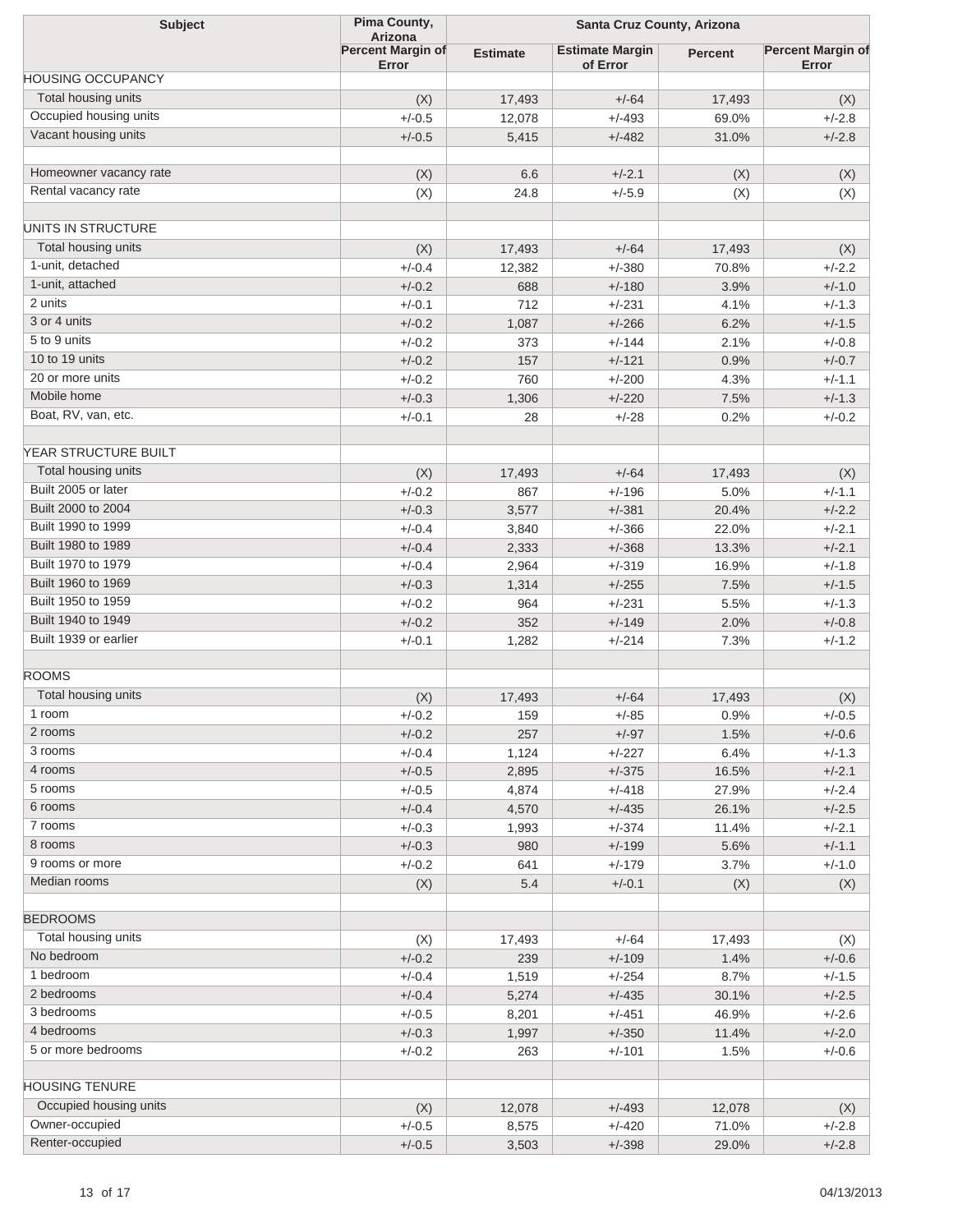| <b>Subject</b>                                                                                  | Pima County,<br>Arizona           | Santa Cruz County, Arizona |                                    |                |                                   |
|-------------------------------------------------------------------------------------------------|-----------------------------------|----------------------------|------------------------------------|----------------|-----------------------------------|
|                                                                                                 | <b>Percent Margin of</b><br>Error | <b>Estimate</b>            | <b>Estimate Margin</b><br>of Error | <b>Percent</b> | <b>Percent Margin of</b><br>Error |
|                                                                                                 |                                   |                            |                                    |                |                                   |
| Average household size of owner-occupied unit<br>Average household size of renter-occupied unit | (X)                               | 3.93                       | $+/-0.18$                          | (X)            | (X)                               |
|                                                                                                 | (X)                               | 3.45                       | $+/-0.29$                          | (X)            | (X)                               |
| YEAR HOUSEHOLDER MOVED INTO UNIT                                                                |                                   |                            |                                    |                |                                   |
| Occupied housing units                                                                          | (X)                               | 12.078                     | $+/-493$                           | 12,078         | (X)                               |
| Moved in 2005 or later                                                                          | $+/-0.5$                          | 3,252                      | $+/-402$                           | 26.9%          | $+/-2.9$                          |
| Moved in 2000 to 2004                                                                           | $+/-0.5$                          | 3,047                      | $+/-366$                           | 25.2%          | $+/-2.9$                          |
| Moved in 1990 to 1999                                                                           | $+/-0.4$                          | 3,286                      | $+/-377$                           | 27.2%          | $+/-3.0$                          |
| Moved in 1980 to 1989                                                                           | $+/-0.3$                          | 1,368                      | $+/-237$                           | 11.3%          | $+/-2.0$                          |
| Moved in 1970 to 1979                                                                           | $+/-0.2$                          | 744                        | $+/-151$                           | 6.2%           | $+/-1.2$                          |
| Moved in 1969 or earlier                                                                        | $+/-0.1$                          | 381                        | $+/-128$                           | 3.2%           | $+/-1.0$                          |
|                                                                                                 |                                   |                            |                                    |                |                                   |
| <b>VEHICLES AVAILABLE</b>                                                                       |                                   |                            |                                    |                |                                   |
| Occupied housing units                                                                          | (X)                               | 12,078                     | $+/-493$                           | 12,078         | (X)                               |
| No vehicles available                                                                           | $+/-0.3$                          | 519                        | $+/-139$                           | 4.3%           | $+/-1.1$                          |
| 1 vehicle available                                                                             | $+/-0.6$                          | 4,036                      | $+/-355$                           | 33.4%          | $+/-2.6$                          |
| 2 vehicles available                                                                            | $+/-0.5$                          | 4,688                      | $+/-417$                           | 38.8%          | $+/-2.8$                          |
| 3 or more vehicles available                                                                    | $+/-0.4$                          | 2,835                      | $+/-292$                           | 23.5%          | $+/-2.5$                          |
| HOUSE HEATING FUEL                                                                              |                                   |                            |                                    |                |                                   |
| Occupied housing units                                                                          |                                   |                            |                                    |                |                                   |
| Utility gas                                                                                     | (X)<br>$+/-0.6$                   | 12,078                     | $+/-493$                           | 12,078         | (X)<br>$+/-2.8$                   |
| Bottled, tank, or LP gas                                                                        | $+/-0.2$                          | 4,666<br>1,900             | $+/-409$<br>$+/-238$               | 38.6%<br>15.7% | $+/-2.0$                          |
| Electricity                                                                                     | $+/-0.5$                          | 5,201                      | $+/-439$                           | 43.1%          | $+/-3.2$                          |
| Fuel oil, kerosene, etc.                                                                        | $+/-0.1$                          | $\mathbf 0$                | $+/-132$                           | 0.0%           | $+/-0.3$                          |
| Coal or coke                                                                                    | $+/-0.1$                          | 0                          | $+/-132$                           | 0.0%           | $+/-0.3$                          |
| Wood                                                                                            | $+/-0.1$                          | 163                        | $+/-79$                            | 1.3%           | $+/-0.6$                          |
| Solar energy                                                                                    | $+/-0.1$                          | 20                         | $+/-16$                            | 0.2%           | $+/-0.1$                          |
| Other fuel                                                                                      | $+/-0.1$                          | 11                         | $+/-12$                            | 0.1%           | $+/-0.1$                          |
| No fuel used                                                                                    | $+/-0.1$                          | 117                        | $+/-75$                            | 1.0%           | $+/-0.6$                          |
|                                                                                                 |                                   |                            |                                    |                |                                   |
| <b>SELECTED CHARACTERISTICS</b>                                                                 |                                   |                            |                                    |                |                                   |
| Occupied housing units                                                                          | (X)                               | 12,078                     | $+/-493$                           | 12,078         | (X)                               |
| Lacking complete plumbing facilities                                                            | $+/-0.1$                          | 30                         | $+/-28$                            | 0.2%           | $+/-0.2$                          |
| Lacking complete kitchen facilities                                                             | $+/-0.1$                          | $\overline{7}$             | $+/-7$                             | 0.1%           | $+/-0.1$                          |
| No telephone service available                                                                  | $+/-0.3$                          | 355                        | $+/-152$                           | 2.9%           | $+/-1.2$                          |
|                                                                                                 |                                   |                            |                                    |                |                                   |
| OCCUPANTS PER ROOM                                                                              |                                   |                            |                                    |                |                                   |
| Occupied housing units                                                                          | (X)                               | 12,078                     | $+/-493$                           | 12,078         | (X)                               |
| 1.00 or less                                                                                    | $+/-0.3$                          | 11,538                     | $+/-484$                           | 95.5%          | $+/-1.2$                          |
| 1.01 to 1.50                                                                                    | $+/-0.2$                          | 432                        | $+/-133$                           | 3.6%           | $+/-1.1$                          |
| 1.51 or more                                                                                    | $+/-0.1$                          | 108                        | $+/-56$                            | 0.9%           | $+/-0.5$                          |
| VALUE                                                                                           |                                   |                            |                                    |                |                                   |
| Owner-occupied units                                                                            | (X)                               | 8,575                      | $+/-420$                           | 8,575          |                                   |
| Less than \$50,000                                                                              | $+/-0.3$                          | 503                        | $+/-138$                           | 5.9%           | (X)<br>$+/-1.6$                   |
| \$50,000 to \$99,999                                                                            | $+/-0.3$                          | 1,514                      | $+/-243$                           | 17.7%          | $+/-2.8$                          |
| \$100,000 to \$149,999                                                                          | $+/-0.4$                          | 2,339                      | $+/-267$                           | 27.3%          | $+/-2.6$                          |
| \$150,000 to \$199,999                                                                          | $+/-0.5$                          | 1,555                      | $+/-245$                           | 18.1%          | $+/-2.7$                          |
| \$200,000 to \$299,999                                                                          | $+/-0.5$                          | 1,281                      | $+/-249$                           | 14.9%          | $+/-2.7$                          |
| \$300,000 to \$499,999                                                                          | $+/-0.4$                          | 954                        | $+/-204$                           | 11.1%          | $+/-2.4$                          |
| \$500,000 to \$999,999                                                                          | $+/-0.3$                          | 303                        | $+/-120$                           | 3.5%           | $+/-1.4$                          |
| \$1,000,000 or more                                                                             | $+/-0.1$                          | 126                        | $+/-61$                            | 1.5%           | $+/-0.7$                          |
| Median (dollars)                                                                                | (X)                               | 148,200                    | $+/-7,330$                         | (X)            | (X)                               |
|                                                                                                 |                                   |                            |                                    |                |                                   |
| <b>MORTGAGE STATUS</b>                                                                          |                                   |                            |                                    |                |                                   |
| Owner-occupied units                                                                            | (X)                               | 8,575                      | $+/-420$                           | 8,575          | (X)                               |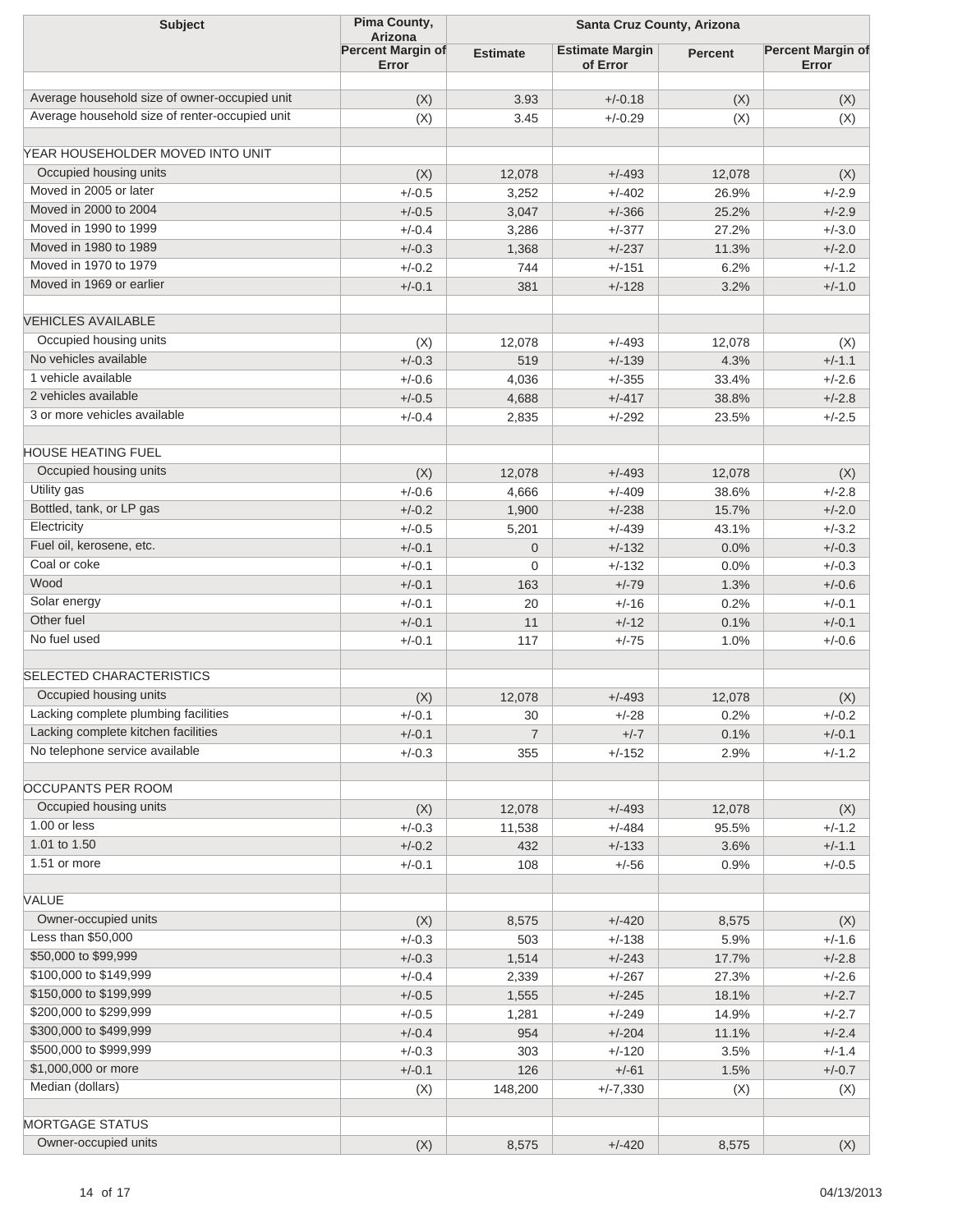| <b>Subject</b>                                                                        | Pima County,<br><b>Arizona</b> | Santa Cruz County, Arizona |                                    |                |                                   |
|---------------------------------------------------------------------------------------|--------------------------------|----------------------------|------------------------------------|----------------|-----------------------------------|
|                                                                                       | Percent Margin of<br>Error     | <b>Estimate</b>            | <b>Estimate Margin</b><br>of Error | <b>Percent</b> | <b>Percent Margin of</b><br>Error |
| Housing units with a mortgage                                                         | $+/-0.5$                       | 5,868                      | $+/-360$                           | 68.4%          | $+/-2.8$                          |
| Housing units without a mortgage                                                      | $+/-0.5$                       | 2,707                      | $+/-285$                           | 31.6%          | $+/-2.8$                          |
| SELECTED MONTHLY OWNER COSTS (SMOC)                                                   |                                |                            |                                    |                |                                   |
| Housing units with a mortgage                                                         | (X)                            | 5,868                      | $+/-360$                           | 5,868          | (X)                               |
| Less than \$300                                                                       | $+/-0.1$                       | 19                         | $+/-34$                            | 0.3%           | $+/-0.6$                          |
| \$300 to \$499                                                                        | $+/-0.2$                       | 133                        | $+/-71$                            | 2.3%           | $+/-1.2$                          |
| \$500 to \$699                                                                        | $+/-0.4$                       | 541                        | $+/-165$                           | 9.2%           | $+/-2.8$                          |
| \$700 to \$999                                                                        | $+/-0.6$                       | 1,575                      | $+/-261$                           | 26.8%          | $+/-4.0$                          |
| \$1,000 to \$1,499                                                                    | $+/-0.7$                       | 2,106                      | $+/-298$                           | 35.9%          | $+/-4.4$                          |
| \$1,500 to \$1,999                                                                    | $+/-0.6$                       | 774                        | $+/-157$                           | 13.2%          | $+/-2.5$                          |
| \$2,000 or more                                                                       | $+/-0.6$                       | 720                        | $+/-208$                           | 12.3%          | $+/-3.5$                          |
| Median (dollars)                                                                      |                                |                            | $+/-42$                            |                |                                   |
|                                                                                       | (X)                            | 1,117                      |                                    | (X)            | (X)                               |
| Housing units without a mortgage                                                      | (X)                            | 2,707                      | $+/-285$                           | 2,707          | (X)                               |
| Less than \$100                                                                       | $+/-0.4$                       | 80                         | $+/-50$                            | 3.0%           | $+/-1.8$                          |
| \$100 to \$199                                                                        | $+/-0.7$                       | 379                        | $+/-127$                           | 14.0%          | $+/-4.5$                          |
| \$200 to \$299                                                                        | $+/-1.0$                       | 730                        | $+/-174$                           | 27.0%          | $+/-5.5$                          |
| \$300 to \$399                                                                        | $+/-1.0$                       | 575                        | $+/-158$                           | 21.2%          | $+/-5.2$                          |
| \$400 or more                                                                         | $+/-1.1$                       | 943                        | $+/-186$                           | 34.8%          | $+/-6.1$                          |
| Median (dollars)                                                                      | (X)                            | 325                        | $+/-23$                            | (X)            | (X)                               |
| SELECTED MONTHLY OWNER COSTS AS A<br>PERCENTAGE OF HOUSEHOLD INCOME (SMOCAPI)         |                                |                            |                                    |                |                                   |
| Housing units with a mortgage (excluding units where<br>SMOCAPI cannot be computed)   | (X)                            | 5,818                      | $+/-341$                           | 5,818          | (X)                               |
| Less than 20.0 percent                                                                | $+/-0.7$                       | 1,858                      | $+/-320$                           | 31.9%          | $+/-5.1$                          |
| 20.0 to 24.9 percent                                                                  | $+/-0.5$                       | 854                        | $+/-232$                           | 14.7%          | $+/-3.9$                          |
| 25.0 to 29.9 percent                                                                  | $+/-0.5$                       | 600                        | $+/-182$                           | 10.3%          | $+/-3.0$                          |
| 30.0 to 34.9 percent                                                                  | $+/-0.5$                       | 432                        | $+/-147$                           | 7.4%           | $+/-2.5$                          |
| 35.0 percent or more                                                                  | $+/-0.8$                       | 2,074                      | $+/-304$                           | 35.6%          | $+/-4.8$                          |
| Not computed                                                                          | (X)                            | 50                         | $+/-60$                            | (X)            | (X)                               |
|                                                                                       |                                |                            |                                    |                |                                   |
| Housing unit without a mortgage (excluding units<br>where SMOCAPI cannot be computed) | (X)                            | 2,579                      | $+/-277$                           | 2,579          | (X)                               |
| Less than 10.0 percent                                                                | $+/-1.2$                       | 1,229                      | $+/-216$                           | 47.7%          | $+/-6.4$                          |
| 10.0 to 14.9 percent                                                                  | $+/-0.8$                       | 332                        | $+/-99$                            | 12.9%          | $+/-3.5$                          |
| 15.0 to 19.9 percent                                                                  | $+/-0.8$                       | 287                        | $+/-123$                           | 11.1%          | $+/-4.7$                          |
| 20.0 to 24.9 percent                                                                  | $+/-0.6$                       | 197                        | $+/-86$                            | 7.6%           | $+/-3.4$                          |
| 25.0 to 29.9 percent                                                                  | $+/-0.4$                       | 136                        | $+/-76$                            | 5.3%           | $+/-2.9$                          |
| 30.0 to 34.9 percent                                                                  | $+/-0.4$                       | 38                         | $+/-24$                            | 1.5%           | $+/-0.9$                          |
| 35.0 percent or more                                                                  | $+/-0.7$                       | 360                        | $+/-132$                           | 14.0%          | $+/-4.8$                          |
| Not computed                                                                          | (X)                            | 128                        | $+/-95$                            | (X)            | (X)                               |
| <b>GROSS RENT</b>                                                                     |                                |                            |                                    |                |                                   |
| Occupied units paying rent                                                            | (X)                            | 3,233                      | $+/-397$                           | 3,233          | (X)                               |
| Less than \$200                                                                       | $+/-0.3$                       | 73                         | $+/-47$                            | 2.3%           | $+/-1.5$                          |
| \$200 to \$299                                                                        | $+/-0.2$                       | 145                        | $+/-82$                            | 4.5%           | $+/-2.5$                          |
| \$300 to \$499                                                                        | $+/-0.7$                       | 398                        | $+/-123$                           | 12.3%          | $+/-3.8$                          |
| \$500 to \$749                                                                        | $+/-1.0$                       | 1,664                      | $+/-320$                           | 51.5%          | $+/-6.7$                          |
| \$750 to \$999                                                                        | $+/-0.8$                       | 637                        | $+/-203$                           | 19.7%          | $+/-5.9$                          |
| \$1,000 to \$1,499                                                                    | $+/-0.7$                       | 249                        | $+/-98$                            |                | $+/-2.9$                          |
| \$1,500 or more                                                                       |                                |                            | $+/-53$                            | 7.7%           |                                   |
| Median (dollars)                                                                      | $+/-0.4$                       | 67                         |                                    | 2.1%           | $+/-1.6$                          |
|                                                                                       | (X)                            | 655                        | $+/-26$                            | (X)            | (X)                               |
| No rent paid                                                                          | (X)                            | 270                        | $+/-100$                           | (X)            | (X)                               |
|                                                                                       |                                |                            |                                    |                |                                   |